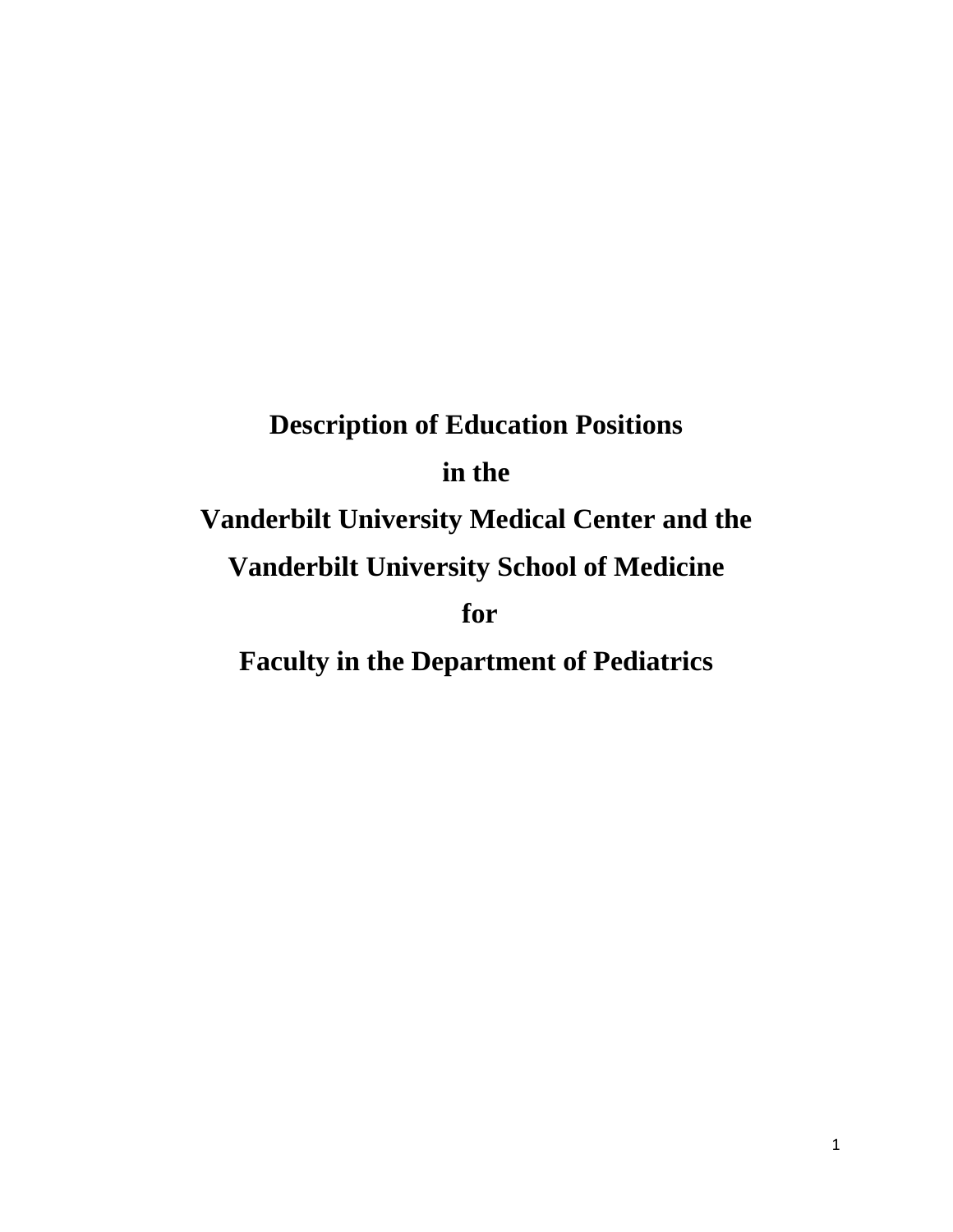## **Table of Contents**

## **Medical School Opportunities**

| <b>CASE Small-Group Facilitators</b>              | 3  |
|---------------------------------------------------|----|
| Pediatric Clerkship Director                      | 5  |
| <b>Immersion Phase Director</b>                   | 10 |
| <b>Master Clinical Teacher</b>                    | 11 |
| <b>Mentors and Advisors</b>                       | 12 |
| <b>PLAN Small-Group Facilitators</b>              | 13 |
| Portfolio Coach                                   | 14 |
| <b>Research Director</b>                          | 16 |
| <b>Research Immersion Small-Group Facilitator</b> | 19 |

## **Residency Program Opportunities**

| <b>Faculty Interview for Residency Program</b> |    |  |
|------------------------------------------------|----|--|
| <b>Rotation Director</b>                       | 22 |  |
| <b>Academic Community Leader</b>               | 23 |  |
| <b>Program Director Leadership</b>             | 24 |  |

## **Appendix**

| Appendix A: Mentors for Faculty Education Projects |  |
|----------------------------------------------------|--|
|----------------------------------------------------|--|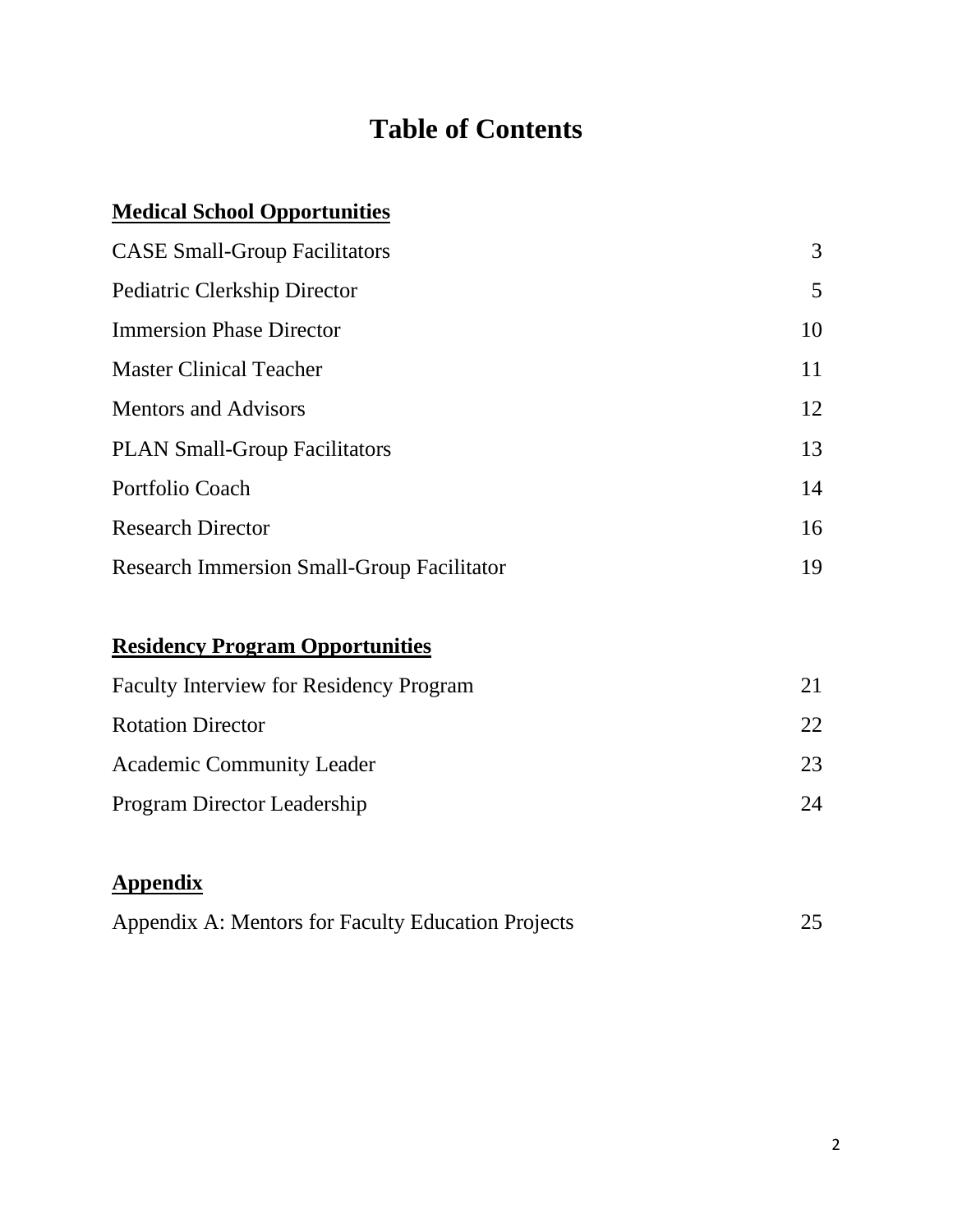## **CASE Small Group Facilitators (4 faculty)**

**Percent Effort:** TBD

**Dates:** Approximately late October – January **Contact:** Cathy Pettepher, PhD: cathy.pettepher@vanderbilt.edu

**Appointment Description:** The CASE Small Group Facilitators are responsible for educating students surrounding the critical appraisal of research studies. Course sessions incorporate the use of JAMA evidence as a systematic process used to identify the strengths and weakness of a research article in order to assess the usefulness and validity of research findings. This most important skill of critical appraisal is key not only in evaluating the validity and appropriateness of a study for a patient care, but also in assisting students in designing their own research studies. This critical skill will be taught in the context of evidence-based medicine, taught in this class focused on the same clinical problems that students are learning about in the FMK block. The application of this skillset in Evidence Based Medicine is the explicit use of the current best evidence in making decisions about the diagnosis, investigation or management of individual patients.

#### Course Description

CASE is a part of a 4-year research curriculum thread. Year 1 focuses on enforcing the importance of biomedical research to the clinical enterprise and developing skills to help future MDs understand the scientific and research basis of all aspects of clinical practice. In order to understand the scientific basis of clinical practice, medical students are required to read and comprehend primary scientific literature. This skill is required because medical practice is increasingly based on sound research evidence. The course includes a combination of didactic lectures focused on concepts and the development of skills in evidence-based medicine and research. This approach is intertwined with stories of discovery linked to the clinical topic in the homeostasis block, as told by researchers themselves, to help demonstrate the relevance and importance of research to the skills they are developing. The students will work in the College environment for small group activities, breaking further into subgroups, of about three to six students, to complete a project encompassing the abstraction and in depth evaluation of studies and their application to clinical practice. This project will allow students hands on practice with the skills discussed in the large group sessions as well as practice presenting their work to their peers. The students will spend a total of approximately 16 hours engaged in these activities during the first year.

#### This course commitment entails:

(1) Assisting in the development, revision and updates of modular materials including any stand-alone handouts for small group sessions, and including development and assessment of inclass quizzes (8 sessions, 2 hours = 16 hours total)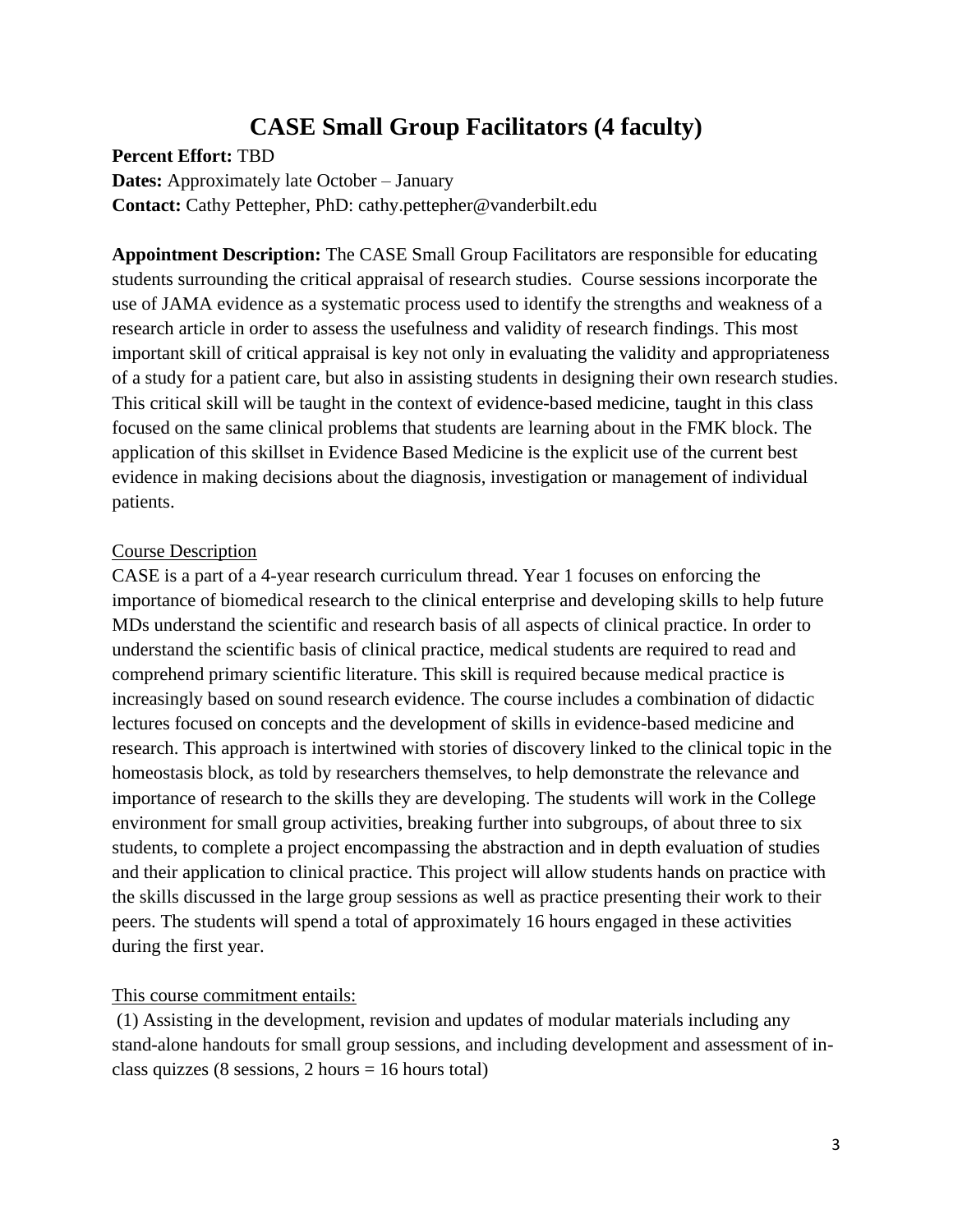(2) Preparing to lead small group session discussions, and exercises, and review of in-class quizzes results (8 sessions, 2 hours = 16 hours total)

(3) Guiding all class small group sessions (8, 2 hour sessions = 16 hours total),

(4) Evaluating of cumulative research worksheets and presentations, including preparation of

detailed written feedback (8 sessions,  $2 \text{ hours} = 16 \text{ hours}$  total)

(5) Availability of office hours outside of class time to assist students with their projects (8 hours total). †

(6) Monthly meetings with the other Research Curriculum Faculty and Staff for reviews of student feedback, planning retreats, and course planning/modifications (12 hours total).

#### **Estimated total number of hours per cycle: 84 hrs. †**

† Office hours include responding to emails; not necessarily face-to-face meetings.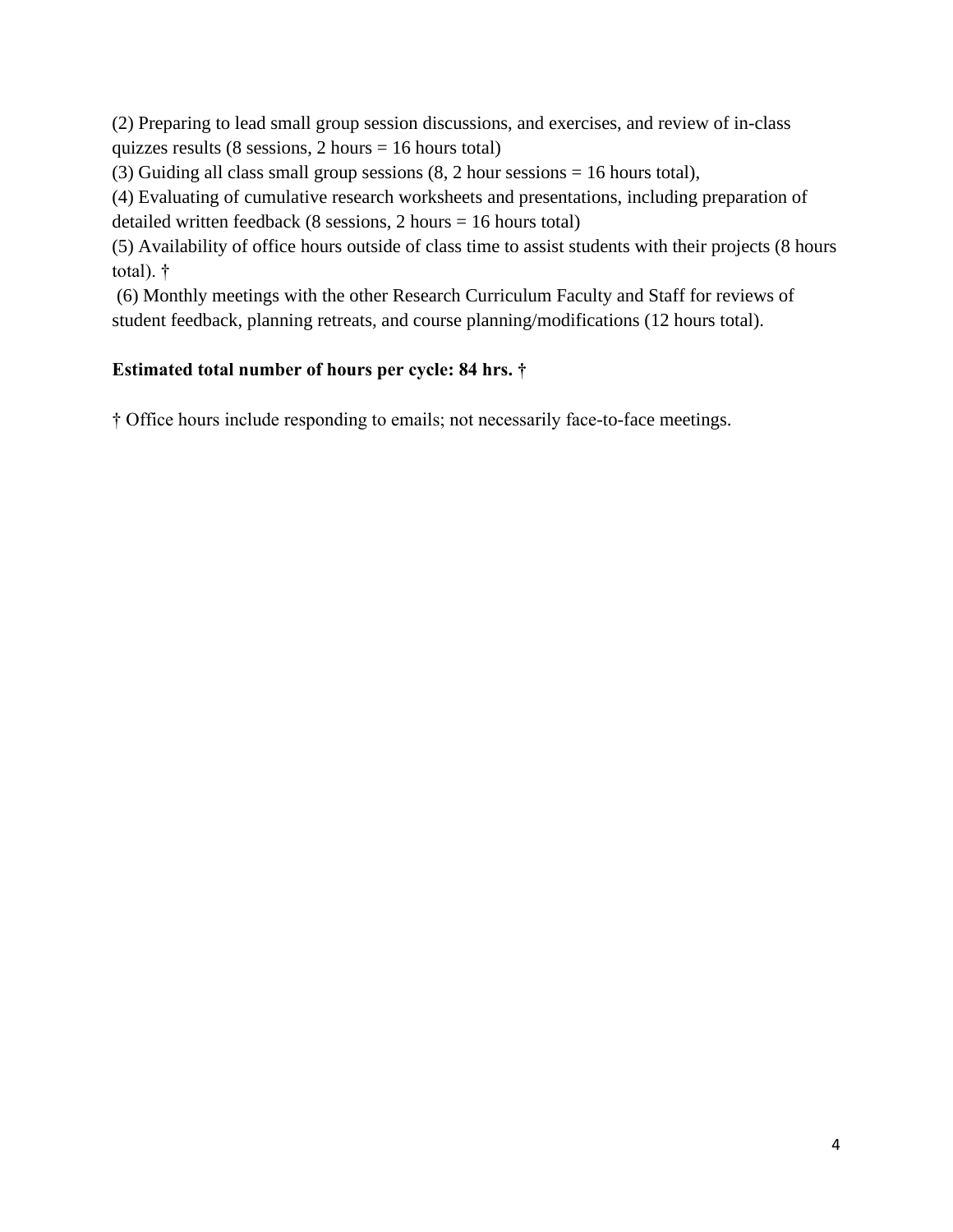## **Pediatric Clerkship Director**

#### **Contact:** Rebecca Swan, MD; [Rebecca.swan@vumc.org](mailto:Rebecca.swan@vumc.org)

The role of the Pediatric Clerkship Director is to oversee and manage all aspects of the core Pediatric Clerkship experience for all students completing the Foundations of Clinical Care (FCC phase) of the Vanderbilt University School of Medicine curriculum. This requires that there be clear objectives for the Pediatric Clerkship that are the responsibility of the Director to establish, align with the school of medicine, mesh with the other FCC phase clerkships, and convey to the students and faculty. The Pediatric Clerkship Director is responsible for monitoring the progress towards and achievement of these objectives and for the continual improvement towards these objectives.

There must be both a short-term and long-term vision for the curriculum of the Pediatric Clerkship and ongoing effort must be put forth to not only maintain the efforts of the curriculum but strive for improvement and innovation.

The Director also serves as the liaison between the Department of Pediatrics, specifically the Vice Chair of Education, and VUSM, specifically the FCC Phase leadership team and the Deans. The Director also serves as the advocate for the students in ensuring a welcoming and open learning environment.

Ideally, the role of the Pediatric Clerkship Director fulfills the role in pursuing Educational, Administrative, Mentoring, Leadership, and Scholarly activities as denoted below:

#### **Educational:**

1) Set the educational goals for the Pediatric Clerkship and ensure they are aligned with VUSM FCC Phase. The current goals for the Pediatric Clerkship are as follows:

- o Acquisition of basic knowledge of **growth and development** (physical, physiologic and psychosocial) and of its clinical application from birth through adolescence
- o Acquisition of the knowledge and clinical problem-solving skills necessary for the diagnosis and initial management of **common pediatric acute and chronic illnesses**
- o An understanding of the **approach** of pediatricians to the health care of children and adolescents
- o An understanding of the **influence of family, community and society** on the child in health and disease
- o Development of **communication skills** that will facilitate the clinical interaction with children, adolescents and their families and thus ensure that complete, accurate data are obtained
- o Development of competency in the **physical examination** of infants, children and adolescents
- o Development of strategies for **health promotion** as well as disease and injury **prevention**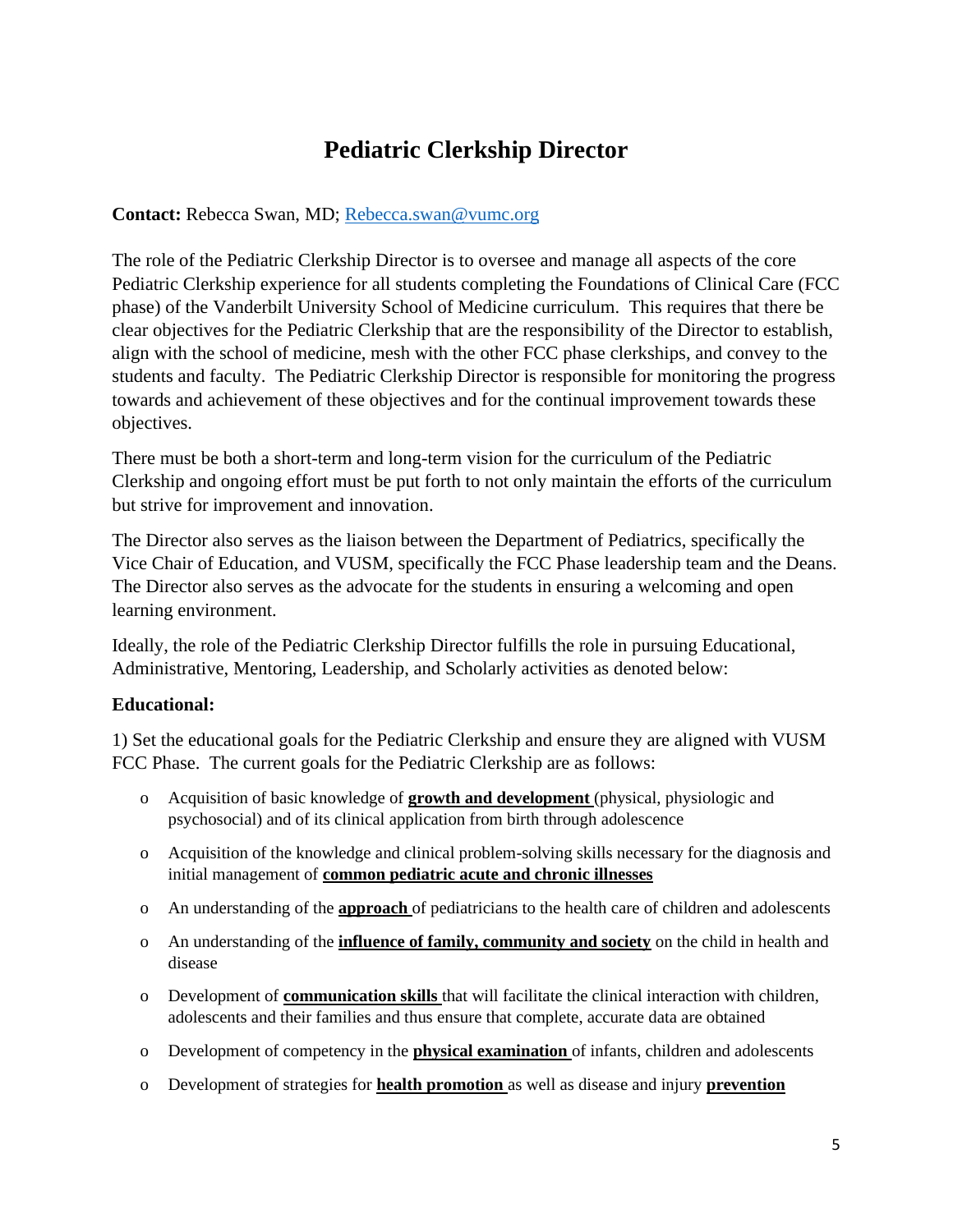- o Development of the attitudes and **professional behaviors** appropriate for clinical practice
- o Arranging and facilitating a mandatory Pediatric Emergency Medicine Simulation experience for all students and communicating with PEM faculty
- o Arranging and facilitating a mandatory NICU experience for all students and communicating with NICU faculty
- o Working closely with the Master Clinical Teacher program to promote individualized student learning

2) Design, arrange, facilitate, and lead orientation to the Pediatric Clerkship in a combination of didactics and hands-on activities to prepare the students for a successful clerkship

3) Arrange and facilitate student-led morning report every Monday, Wednesday, and Friday morning in case-based presentations provided by the students for the students covering highyield pediatric topics. The Director is responsible for ensuring the students are assigned dates, reviewing and approving all cases ahead of time, working to facilitate the case preparation, facilitating case discussion, teaching, and ensuring the student generated reviews of the pertinent highlights of the case are uploaded onto an electronic platform.

4) Arranging and facilitating an optional PICU experience for the willing students and communicating with the PICU faculty.

5) Leading the student team in the monthly Chairman's Cup Competition by facilitating a casebased learning activity and guiding their decision making as appropriate.

6) Designing, arranging, and maintaining a core didactic lecture series for the students for every noon conference period daily. The Director may teach some of these lectures but is not responsible for delivering all of them. However, the Director is responsible for ensuring all lectures are accounted for and assigned for the entire year. Additionally, it is imperative that the Clerkship Director is mindful of the needs of the learners when designing these activities balancing both breadth and depth to adequately expose the students to necessary pediatric information and prepare the students for the NBME shelf examination and their future clinical activities.

7) Facilitating and encouraging a mandatory LGBTQI experience for the students.

8) Facilitating and arranging for a late-stay activity for the students to promote student autonomy, continuity of care, and in-depth, one on one feedback opportunities.

9) Regularly review, revise, and innovate the Clerkship objectives, the educational material presented, and the method/modality of that education. This is accomplished by regularly receiving informal feedback from the students, hosting a formal feedback session at the end of each Clerkship block, meeting the with Medical Student Curriculum Committee, and a year-end evaluation and review with the Deans of VUSM.

10) Work closely with faculty to continue to promote educational innovation and sound learning theory in practice both in the classroom and in clinical activities.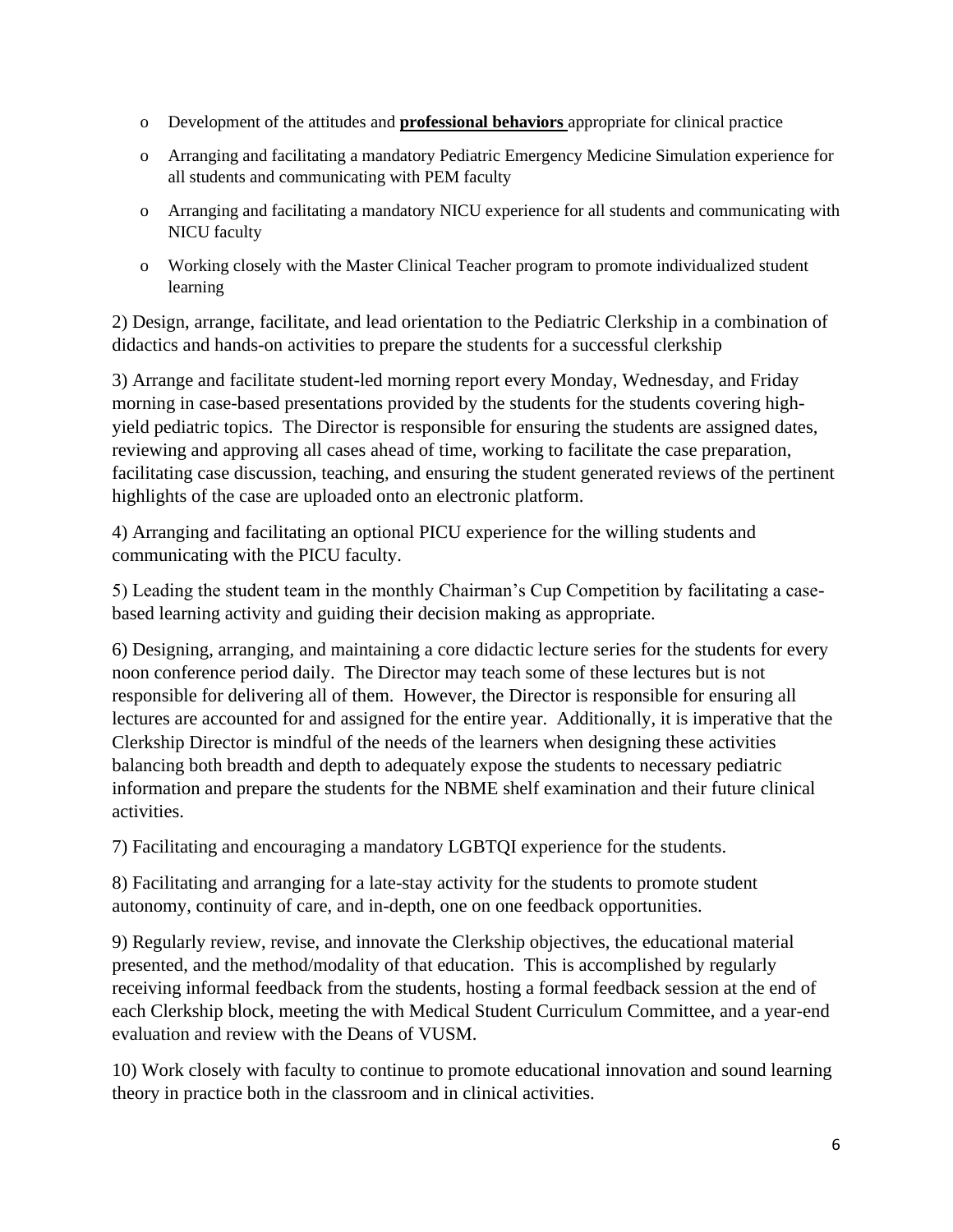11) Innovate and implement new educational activities on a regular basis to enhance and improve the educational experience. This should be done with a measured and scholarly approach to ensure that target needs are being met and the activity is successful and worthwhile.

#### **Administrative:**

1) Administrative duties will be aided by an Administrative Assistant. Frequent meetings, timely, clear communication, and a collaborative approach are required.

2) Oversees production and distribution of all schedules

3) Provides a full-time Pediatric clinical experience for every student in the FCC phase of VUSM.

4) Recruits house staff and faculty into teaching roles.

5) Continually monitors the efficacy of all clinical learning environments, house staff, and faculty in achieving the clerkship objectives

6) Provides timely formative and summative feedback to the students. This occurs in three manners:

- o Immediate feedback that reinforces excellent behaviors or performances, corrects undesired behaviors or performance, or aids the student in dealing with moral, ethical, or clinical quandaries.
- o Formal, mid-course, formative feedback that occurs with every student going over their learnerset goals for the rotation and their progress, their performance to date via evaluations and verbal or written feedback, the students' self-assessments of the clerkship to date, and their plan for further success on the clerkship and studying for the Shelf Examination
- o Formal final formative and summative feedback with a determination of a Pass or Fail as set by VUSM, with reviewing of all data for the student including house staff and faculty evaluations, MCT evaluations, attendance and participation in learning activities, completion of assignments, and their evaluation in various domains as set forth by VUSM.

7) Regularly attends FCC Directors Monthly Meetings and other activities necessary to ensure alignment with the FCC phase and the overall VUSM vision (e.g. Curriculum Retreat).

8) Serve as a liaison between VUSM and the Department of Pediatrics.

9) Ensure compliance with LCME standards.

10) Serve on Promotions Committee for the FCC phase to provide insight into student performance and evaluation as needed for any corrective actions that VUSM may need to take.

11) Liaise and work closely with Meharry Medical College in hosting students for 2 weeks of inpatient care during their Pediatric Clerkship rotation.

12) Update, maintain, and revise VStar Learn, the electronic educational platform for the students.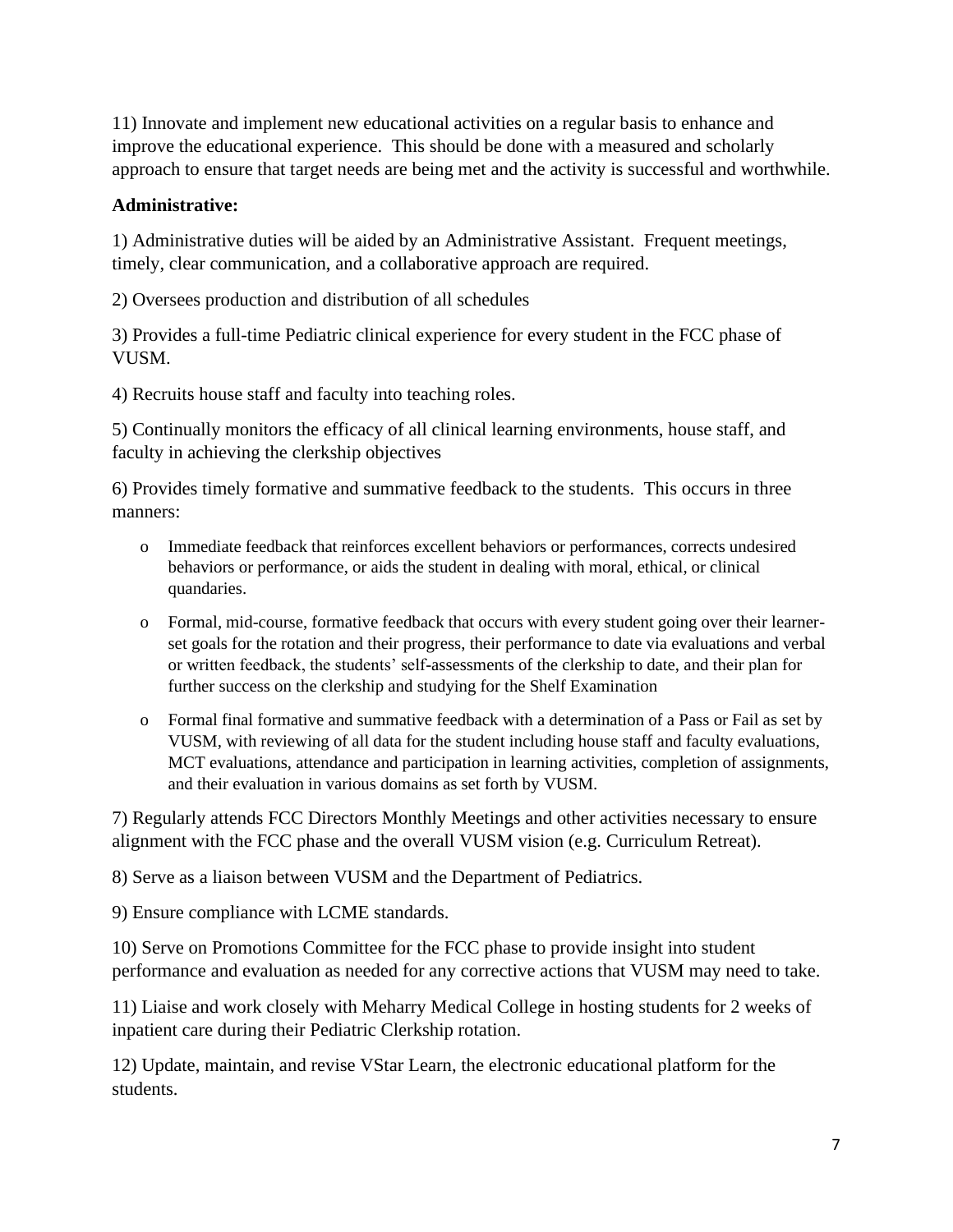13) Work closely with the Cumberland Pediatric Foundation in monitoring, receiving feedback from and providing feedback to all outlying clinical sites.

#### **Mentoring:**

1) Foster professional and personal growth and development of the students

2) Engage with the students to explore career opportunities and provide guidance as appropriate both in terms of career selection and scheduling opportunities for future clinical activities.

3) Promote student engagement at local, regional, and national levels where appropriate, including committee service and scholarly activities.

4) Counsel and remediate students as needed by providing additional educational opportunities, formulating strategies and study opportunities, and communicating with the school of medicine as needed

5) Provide faculty and house staff with educational development as needed to enhance their skills and promote further educational excellence in experiences for the students.

6) Serve as a role model embodying openness to feedback, humility, willingness to serve, and the attitudes of a life-long learner.

7) Mentor all students selecting Pediatrics, Internal Medicine/Pediatrics, Family Medicine, and Child Neurology through the match process.

8) Write the Department of Pediatrics letter of recommendation of all of the students above for their match purposes.

9) Serve as the faculty lead for the Pediatric Interest Group including selection of student leadership, facilitating all events, and aiding with administrative aspects (e.g. funding) of activities.

10) Serve as an advocate for student well-being and foster an open and healthy learning environment for the students.

11) Mediate as needed between students, house staff, faculty, and other staff in disputes, unprofessional conduct, or other breaches of an optimal learning environment. This includes serving as a mandatory reporter and using the RISE system as well as close communication with the Dean of Students.

#### **Leadership:**

1) Provide overarching vision for the Pediatric Clerkship and its role within both the Department of Pediatrics and Vanderbilt University School of Medicine.

2) Motivate house staff and colleagues to teach.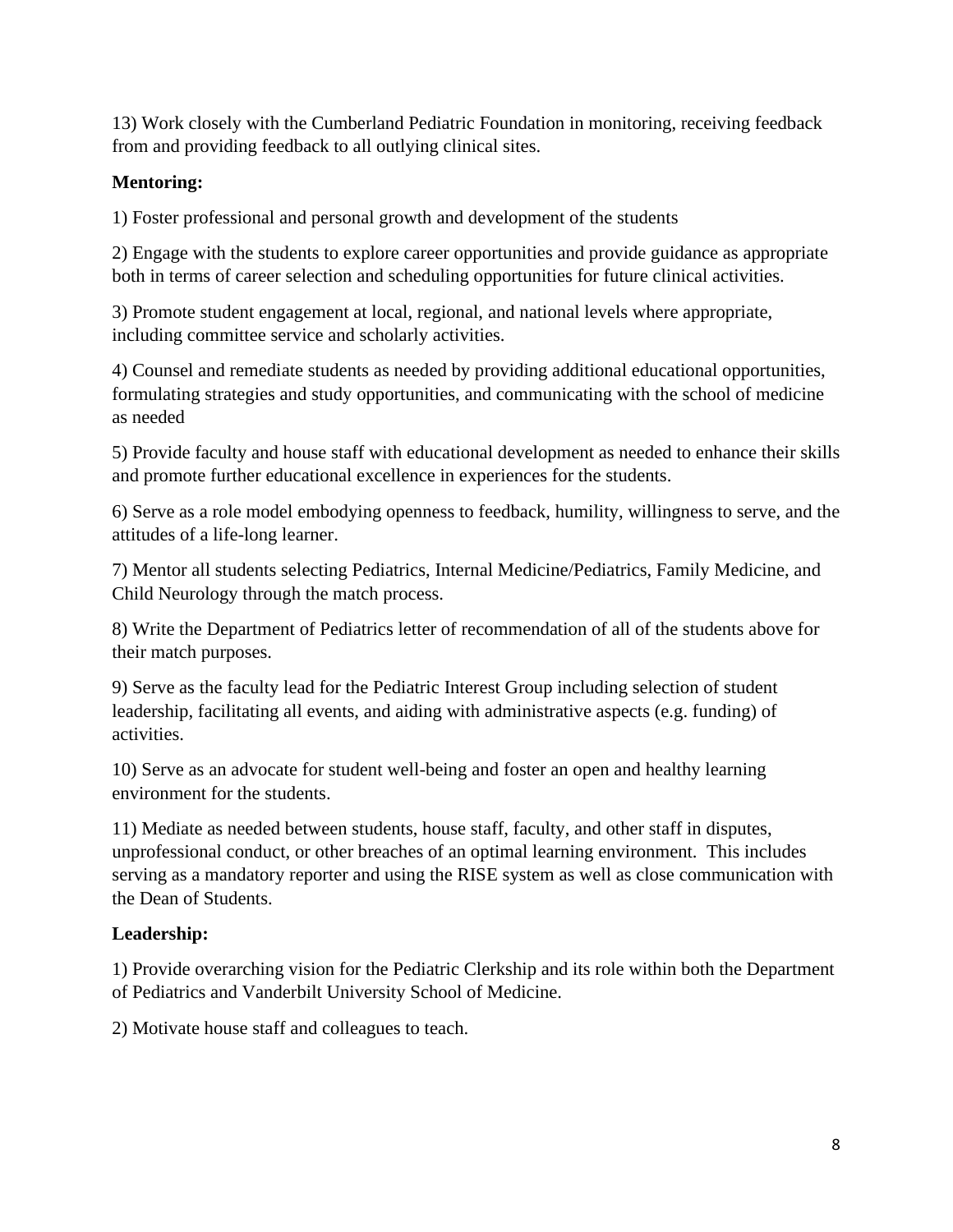3) Inspire students to learn, teach, and experience as much of the pediatric world as they can within the time frame. The Clerkship should provide an element of recruiting that leaves the students open to a career in pediatrics.

4) Demonstrate the skills of a pediatrician all aspects and phases of the duty.

5) Serve in various leadership roles throughout the Department of Pediatrics and School of Medicine as appropriate.

#### **Scholarship:**

1) Demonstrate continued self-improvement by participation in faculty development workshops and conferences

2) Demonstrate innovation and scholarly research by production of posters/presentations, abstracts, manuscripts, workshops, and enduring materials at the local, regional, and national levels.

3) Employ a scholarly approach to all educational implementation and innovation as it will serve to: 1) ensure feasibility, 2) ensure efficacy, 3) allow for feedback for future changes, revisions, and innovations, and 4) serve as a gateway for dissemination of scholarly work.

4) Work closely with students, house staff, and faculty to promote their scholarly work within the confines of the Pediatric Clerkship.

5) Collaborate with other institutions as appropriate to promote scholarly work and study for the benefit of all students and to inspire internal improvements as well.

6) Committee service at the local, regional, and national level as opportunities arise.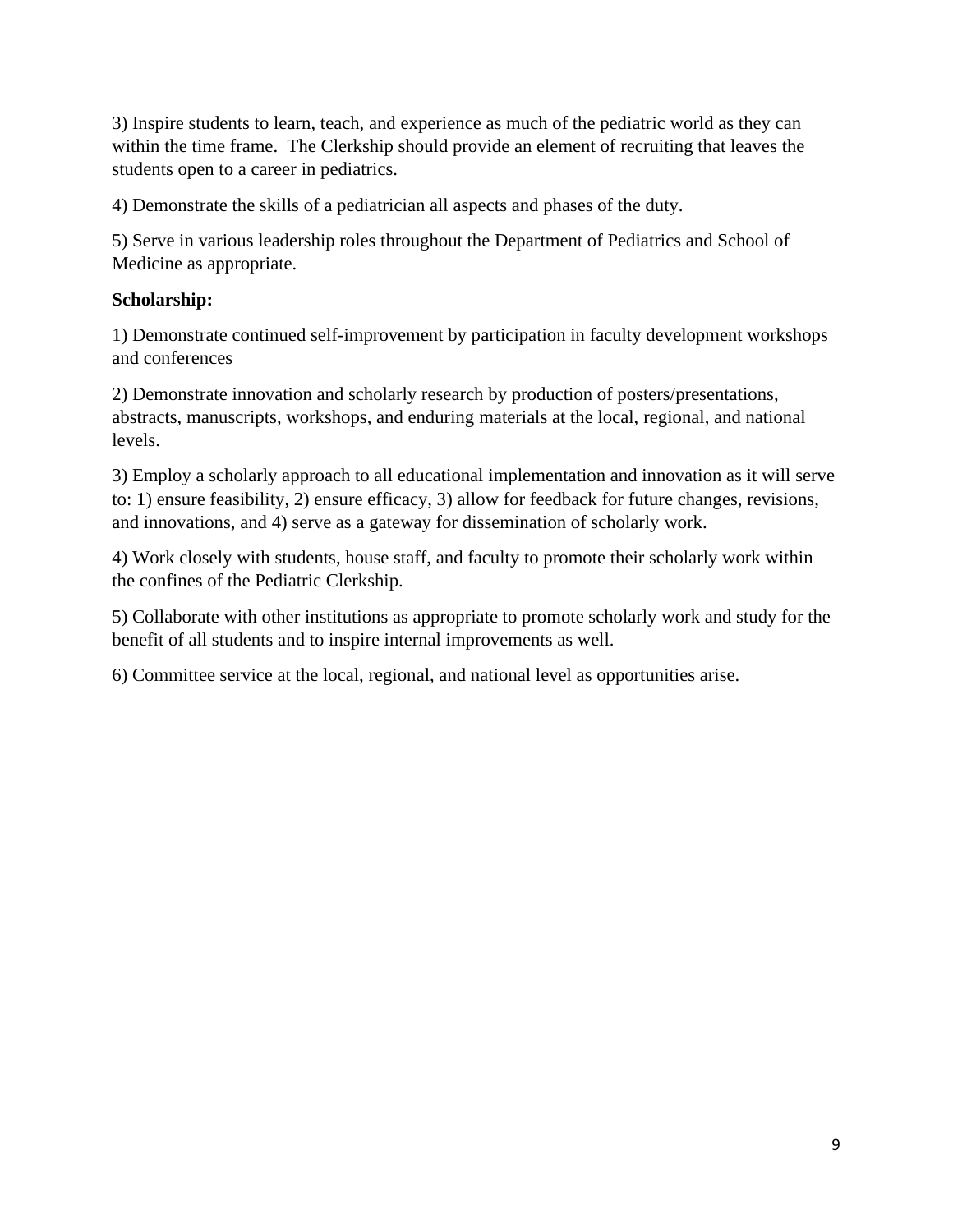## **Immersion Phase Course Director**

**Contact:** Phase directors Lourdes Estrada and Kendra Parekh at immersion.phase@vanderbilt.edu.

All course directors (CDs) are required to monitor and review course learning goals and objectives and ensure educational activities for the student(s) in the course are meeting these goals. Additionally, CDs oversee clinical scheduling for students in the course and are responsible for making sure students receive timely assessments. They provide mid-course feedback to the student at the end of week 2 and must provide a final grade to students within six weeks after the course ends. CDs are encouraged to actively participate in educational quality improvement initiatives to help ensure courses meet or exceed the School of Medicine's educational goals.

Below is a list of the CD positions in the Immersion Phase:

AI Director:

The Acting Internship (AI) is a four-week intensive, inpatient experience designed to provide third- and fourth-year medical students with increased responsibilities for the assessment and management of patients.

#### ACE Director:

Advanced Clinical Experiences (ACEs) are rigorous four-week clinical rotations designed to help third- and fourth-year medical students develop clinical and practicebased learning skills.

#### AE Director:

Advanced Electives (AEs) can be non-clinical or clinical in nature and are designed to expose students to a wide-range of topics and concepts in medicine distinct from traditional clinical rotations. Most are offered in 4-week rotations, although some are offered longitudinally, over the course of a semester or year.

#### ISC Director:

The Integrated Science Courses (ISCs) are designed to reinforce the foundational sciences that underpin clinical medicine for third- and fourth-year medical students. "Foundational science" includes traditional pre-clinical sciences as well as social and behavioral sciences, health services and population science, quantitative methods and informatics.

More information about the Immersion Phase can be found at [https://medschool.vanderbilt.edu/ume/academic-program/immersion-phase/.](https://medschool.vanderbilt.edu/ume/academic-program/immersion-phase/)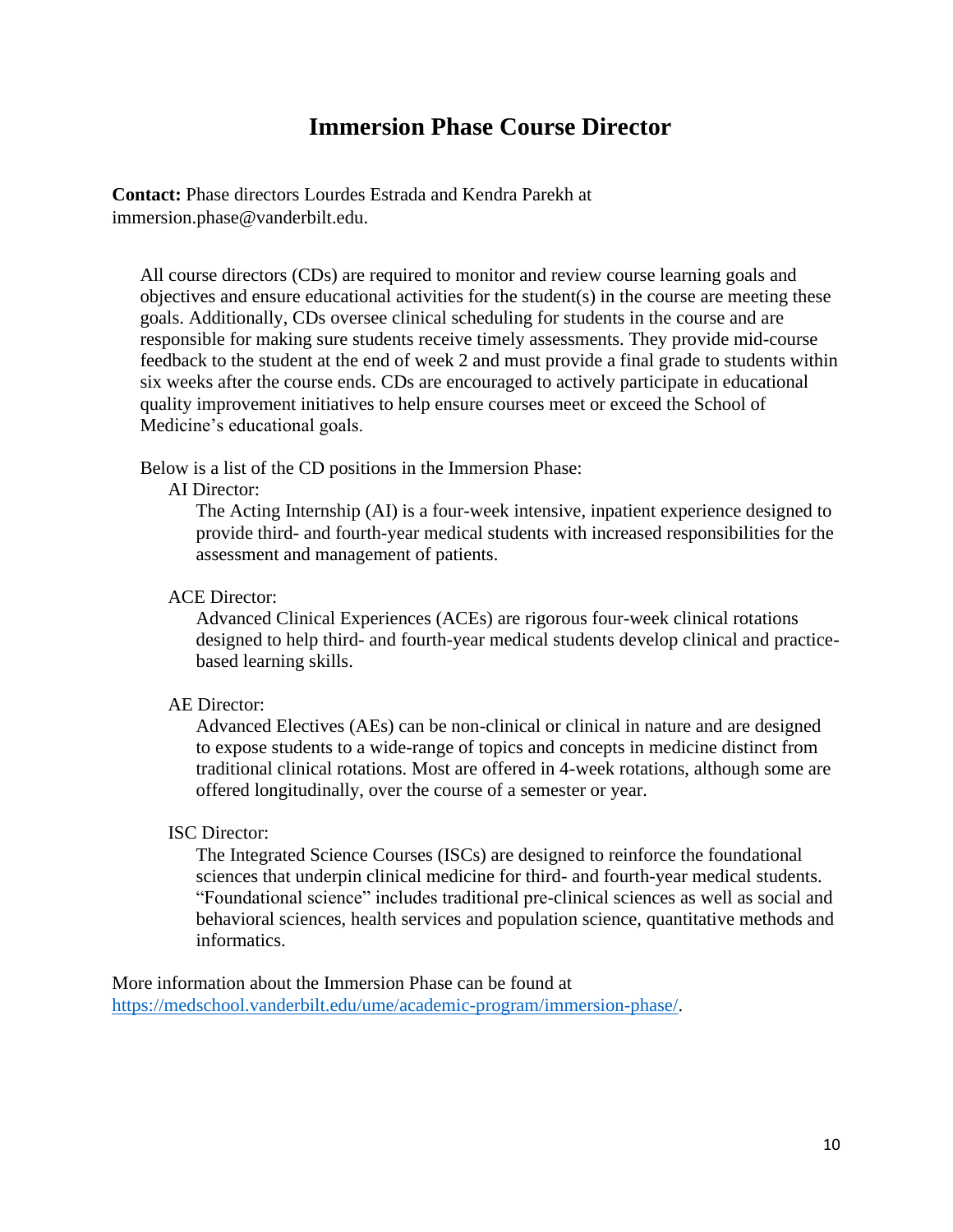## **Master Clinical Teachers**

The Master Clinical Teachers program will be repurposed to focus on the formative assessment of clinical skills, both in UME and GME, and in workplace as well as simulated settings. Responsibilities include:

- 1. Direct observation and feedback for medical students on clerkships, focusing on core skills and diagnoses determined by the department and required clinical experiences. This will involve at least one observed encounter for each student on all clerkships, but responsibilities may be distributed to other faculty as assessment skills are disseminated. (See #6 below) *Responsible to SOM and clerkship directors.*
- 2. Participate in faculty development sessions that focus on the skills needed for delivering feedback based on direct observation that is helpful to students and residents. *Responsible to SOM.*
- 3. Assist with development and execution of simulated assessment events, such as the endof-year clinical assessment. *Responsible to SOM.*
- 4. Work with other MCT's to develop standard and valid ways of documenting feedback in learning portfolios. *Responsible to SOM.*
- 5. Work with Program Directors and GME "Competency Committees" to review best methods of assessing and documenting resident achievement of milestones. *Responsible to SOM and departments.*
- *6.* "Train the trainers" within the home department to increase the number of faculty who have the requisite workplace assessment skills. *Responsible to departments.*

SOM will provide salary support as well as faculty development for MCT's.

Please note that MCT funding cannot be used to cover effort devoted program or clerkship or program director administration. The responsibilities for each position must remain separate.

#### **To nominate a faculty member for Master Clinical Teacher, please contact:**

Travis Crook, MD: [travis.w.crook@vumc.org](mailto:travis.w.crook@vumc.org) and Rebecca Swan, MD: [rebecca.swan@vumc.org](mailto:rebecca.swan@vumc.org)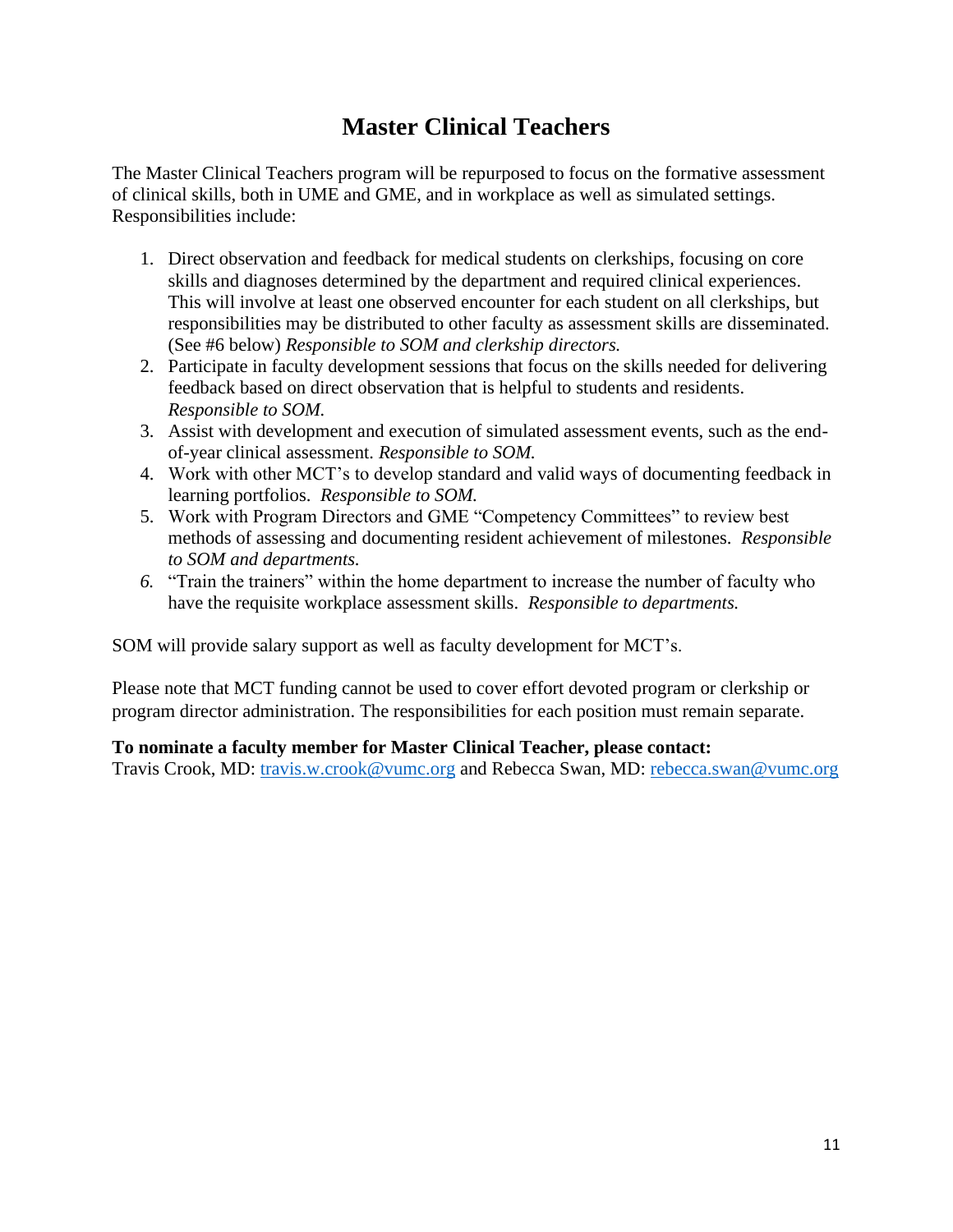## **Mentors and Advisors**

#### **College Faculty Affiliate Advisors**

**Contact**: Amy Fleming, MD: [amy.e.fleming@vumc.org](mailto:amy.e.fleming@vumc.org)

Members of the faculty who are selected based on student recommendation and a competitive application process. There are 10 faculty affiliate advisors assigned to each of the 4 Colleges. These faculty provide mentoring as well as support and encouragement in maintaining wellness and balance. They are invited to attend college events (welcome parties, dinners, college cup), they are asked to participate as mentors in careers in medicine programming (mock interviews, specialty speed dating), they are encouraged to be available for one-on-one mentoring (shadowing, questions about specialty choice, questions about research, questions about additional training/other degrees).

#### **College Mentors**

**Contact:** Amy Fleming, MD: [amy.e.fleming@vumc.org](mailto:amy.e.fleming@vumc.org)

There are two faculty College Mentors for each of the four colleges who carry out all of the programming, advising, and teaching that happens within the college/ learning community. A College Mentor spends dedicated time each week (Monday afternoons 12-5pm and Friday mornings 9-1pm) in the activities of the College. Mentors are responsible for teaching in the Learning Communities course, which emphasizes topics such as professionalism, ethics, cognition, and leadership. The College Mentors have significant responsibility in helping students define their career paths including participation in workshops/pathway to Match events and providing mock interviews for the fourth-year students to prepare for the residency application process. Mentors also participate in 4 annual wellness retreats, and additional wellness or college events.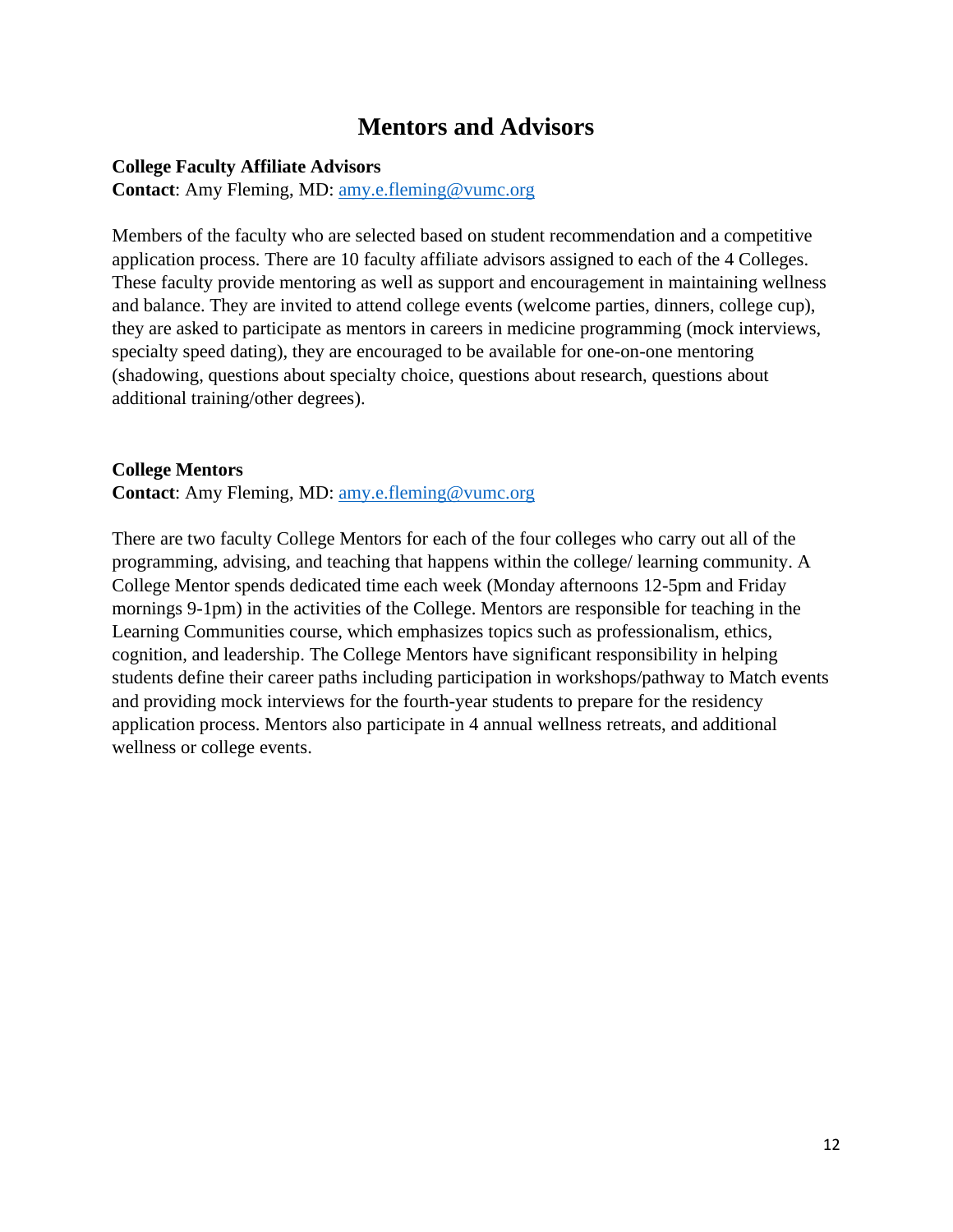## **PLAN Small Group Facilitators**

#### **Percent Effort:** TBD

**When:** The PLAN course is offered twice an academic year during the September and March blocks during the Immersion Phase. The September offering tends to be the larger offering and approximately 10 small group facilitators are needed for this block.

#### Course Description

PLAN is a part of a 4-year research curriculum thread. Years  $3 \& 4$  focus on tailoring of course work to further develop skills in a student's chosen specialty while enforcing the importance of biomedical research to the clinical enterprise and developing skills to help future MDs understand the scientific and research basis of all aspects of clinical practice. The PLAN Small Group Facilitators are responsible for educating students surrounding the various aspects of developing a research project including: How to Ask a Testable Research Question and Develop a Testable Hypothesis; Study Design; Measurement; Analysis & Quantifying Evidence; and Scientific Communication. During the PLAN course, facilitators work with the students to instruct them and to help them apply this knowledge as they develop a complete research proposal that may then be implemented during the Immersion Phase. Each PLAN small group is diverse in the types of research areas, projects, and methodology (quantitative, qualitative, mixed-method) that students pursue. PLAN Small Group Facilitators are skilled and equipped to lead this diverse group of learners.

#### This course commitment entails:

(1) Development, revision and updates of modular materials including stand-alone handouts for small group sessions, and including development and assessment of in-class quizzes (4 sessions, 4 hours = 16 hours total)  $\dagger$ 

(2) Preparation to lead small group session discussions, and exercises, and review of in-class quizzes results (4 sessions, 2 hours  $= 8$  hours total)

(3) Guidance all class small group sessions  $(4, 4$  hour sessions = 16 hours total),

(4) Evaluation of cumulative research templates, presentation and final written research proposal, including preparation of detailed written feedback  $(4 \text{ cycles}, 4 \text{ hours} = 16 \text{ hours total})$ (5) Availability of office hours outside of class time to assist students with their projects (20 hours total).

(6) Bimonthly meetings with the other Research Curriculum Faculty and Staff for progress reviews on student projects, planning retreats, and course planning/modifications (12 hours total),

#### **Estimated total number of hours per cycle: 88 hrs.**

*\*Because this course is offered twice an academic year (September & March), faculty may participate in both offerings (contingent upon enrollment and Course Director and Program Leadership approval).*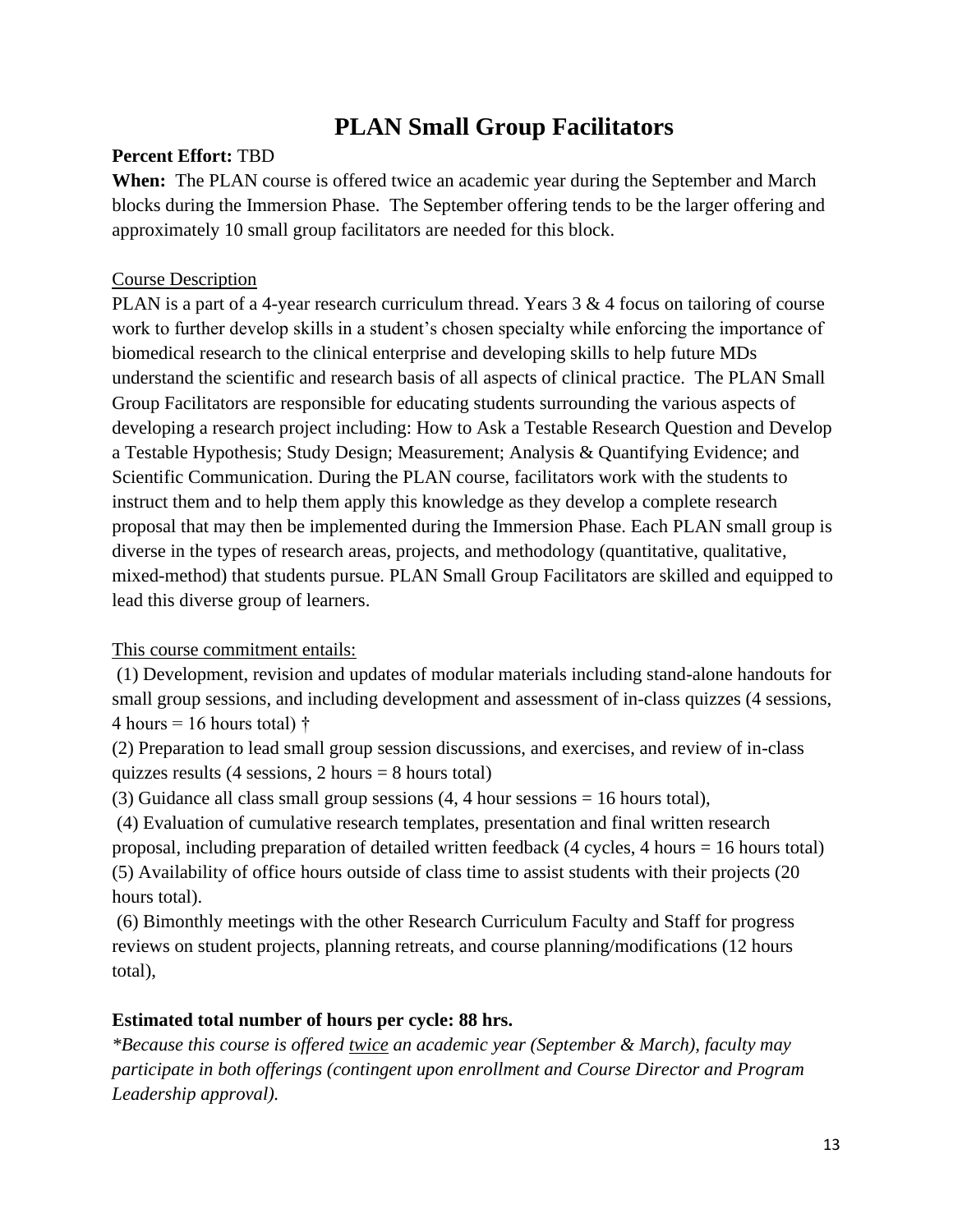## **Portfolio Coach Vanderbilt University School of Medicine**

**Contact:** Kendra Parekh, MD: kendra.parekh@vumc.org

The Portfolio Coach advises individual students in the development of skills for informed selfassessment and life-long learning. Emphasis is on facilitating each student's ownership for his or her performance as well as upholding the performance standards of the School of Medicine. Each Portfolio Coach follows a panel of about 12 students throughout their MD training (at least a 4-year term).

The Portfolio Coach (PC) relationship with his/her students has an academic focus. The role of the Coach is to assist the student in developing the capacity to critically appraise data about his or her performance and to translate that assessment into an action plan for future learning. We expect the relationship between the PC and student to be a very positive one; however, individuals applying for this position should be comfortable in providing critical feedback and must be skilled in conducting challenging conversations. Compensated responsibilities include:

- 1. Consistent participation in faculty development programs and monthly meetings of the Portfolio Coach cohort. (Note: Meetings in the first 3 months of a new coach cohort are held twice monthly.) Consistent attendance at Promotions Committee meetings (held up to 3 times per year).
- 2. Routine monitoring of student assessment in each assigned learner's Portfolio via the VSTAR Portfolio system (training provided).
- 3. Regular communication with each student via the VSTAR Portfolio system and in face-to-face meetings.
- 4. Periodic formative reviews of each student's cumulative Portfolio, and coaching of students in the generation and revision of personalized learning goals. In addition to identifying personal goals, the student's Portfolio must proactively address any significant performance concerns. This will require communication between the student, the Portfolio Coach, and appropriate course directors, as well as the utilization of various campus support resources.
- 5. Assist each student in generating summative Portfolio reports two to three times per year. This report will be submitted as evidence for promotion decisions. The Portfolio Coach will verify to the Promotions Committee that the report provided is representative of the larger body of evidence in the Portfolio. To minimize conflict of interest, the Portfolio Coach does not make specific recommendations about promotion.
- 6. If a student on the Portfolio Coach's panel is identified by the Promotions Committee as a concern for advancement, the Portfolio Coach will assist the student in the development and execution of a remediation plan. This will require communication between the student, the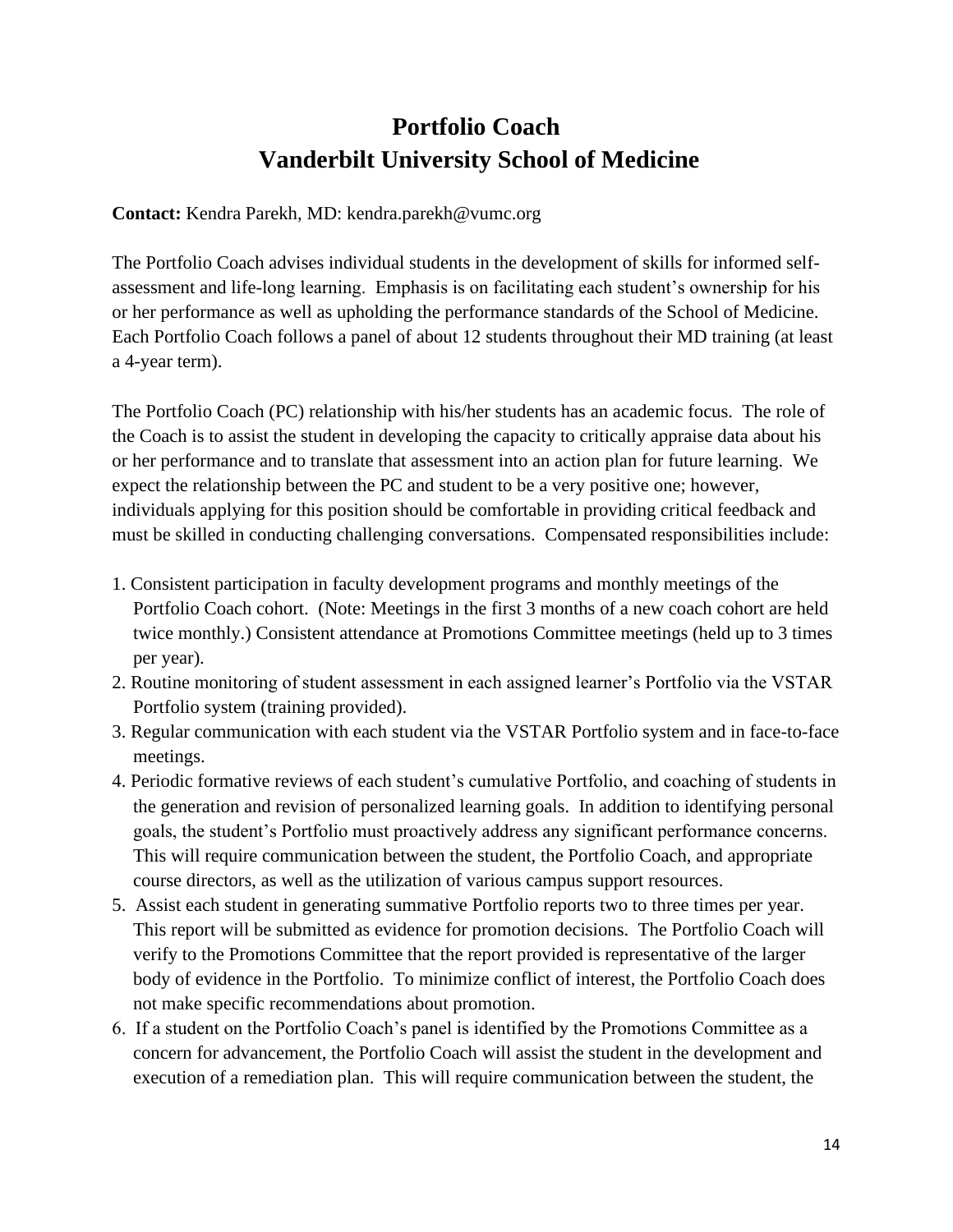Portfolio Coach, appropriate course directors, and the utilization of various campus support resources.

- The School of Medicine provides salary support as well as faculty development and technical tools for the Portfolio Coach group.
- Individual faculty members serving as Portfolio Coaches may not hold the following roles at the same time: College Mentor or Medical Student Promotions Committee member. Portfolio Coaches serving as a director of a required course or clerkship, a residency program director, a master clinical teacher or a small-group facilitator for the MD degree program will be required to submit a Potential Role Conflict Management Plan.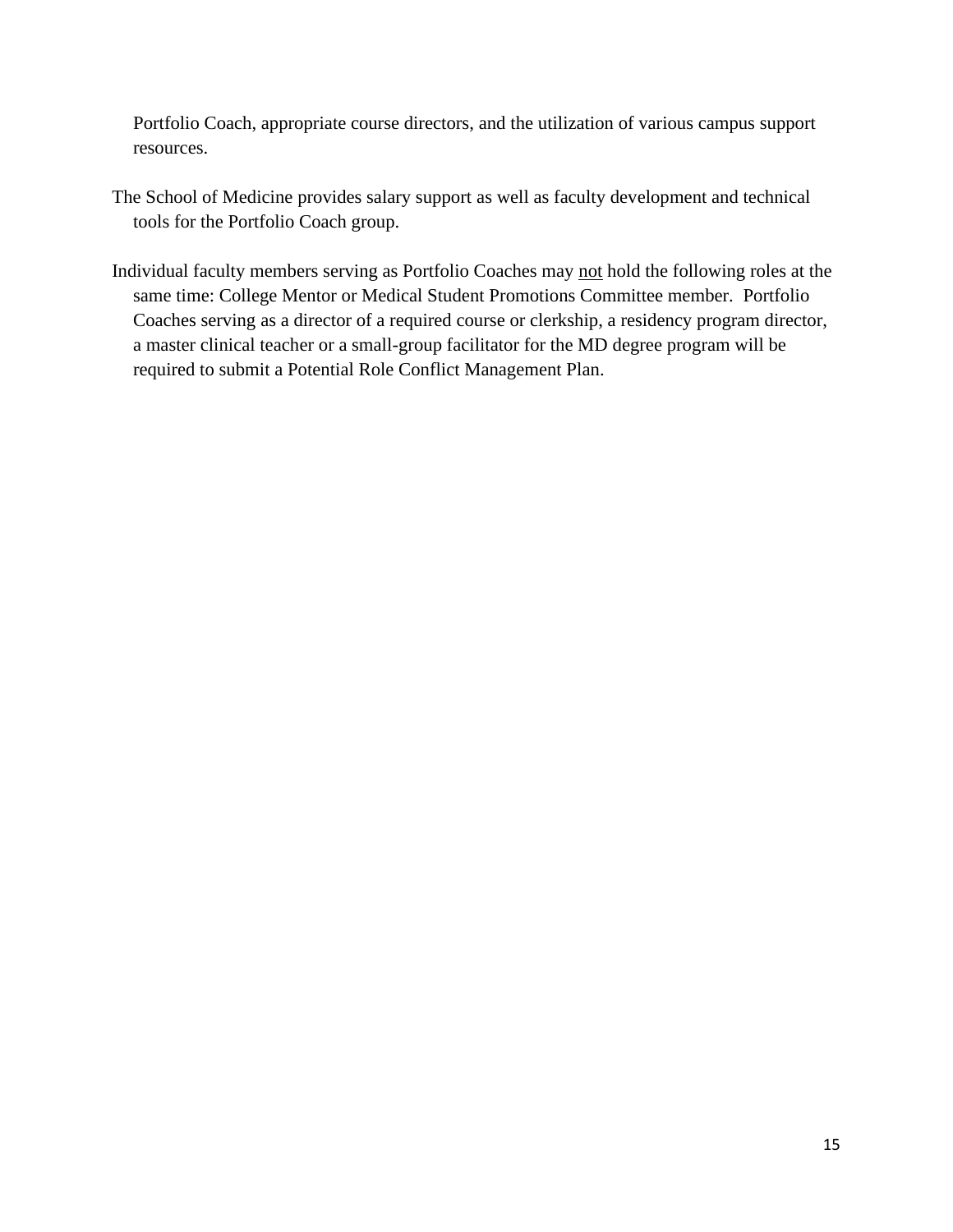## **Research Director**

#### **Percent Effort:** TBD

**Research Directors:** Research Directors are content experts who bring the perspective of a career as a physician, scientist or that of a physician-scientist. **Contact**: Joey Barnett, PhD: joey.barnett@vanderbilt.edu

**Background**: As a part of the Inquiry Program, all medical students complete a 3-6 month mentored research project during the Immersion Phase, continuing the plans they laid out as part of the "Developing a Research Project" portion of the PLAN course. The research experience need not be in the students' area of clinical interest as the skills developed through the mentored research project are highly transferable. During their Research Immersion, it is expected that students participate full-time in their research project, attend Research Immersion meetings (OMSR Meetings & Research Area Meetings), provide updates both to the research mentor and the Research Area Team and engage in co-curricular activities related to their research projects. Each Research Area may set forth additional expectations for scholarly activity and outcomes.

**Time Commitment and Compensation:** This commitment supports a percentage of each Research Director's salary and requires overseeing individual projects with medical students. The time commitment entails meeting students at the conclusion of Clinical Applications of Scientific Evidence (C.A.S.E.), participation in scheduled sessions and individual meetings during the Discovery Phase as students identify a research interest, project and mentor. Research Directors approve the selection of a mentor and the feasibility of the proposed project prior to PLAN. (PLAN faculty oversee the detailed development of students' project plans – reviewing and assessing/grading progress during PLAN.) During the Immersion, Research Directors participate in monitoring and supporting students and holding monthly area and 1-1 meetings with students.

In addition to direct student contact, Research Directors provide invaluable assistance to the program by identifying, recruiting, and evaluating mentors within their content areas. Research Directors also act as liaisons between students and mentors, helping to support both during the research experience. Attendance at bimonthly meetings, which may include subcommittee meetings involving policy, assessment, technology, etc., and quarterly retreats is expected.

#### **Responsibilities and the Research Curriculum:**

**Clinical Applications of Scientific Evidence (C.A.S.E.):** During the first year of medical school, CASE students work closely with faculty in understanding critical aspects of research and enforcing the importance of biomedical research to the clinical enterprise. The goal is to aid students in developing the necessary skills to understand the scientific and research basis of clinical practice, which will help them as future physicians. In order to understand the scientific basis of clinical practice, medical students are required to read and comprehend primary scientific literature. This skill is required because medical practice is increasingly based on sound research evidence.

The course includes a combination of didactic lectures focused on concepts and the development of skills in evidence-based medicine and research as applied to clinical cases. This is intertwined with stories of discovery and paths to the diverse array of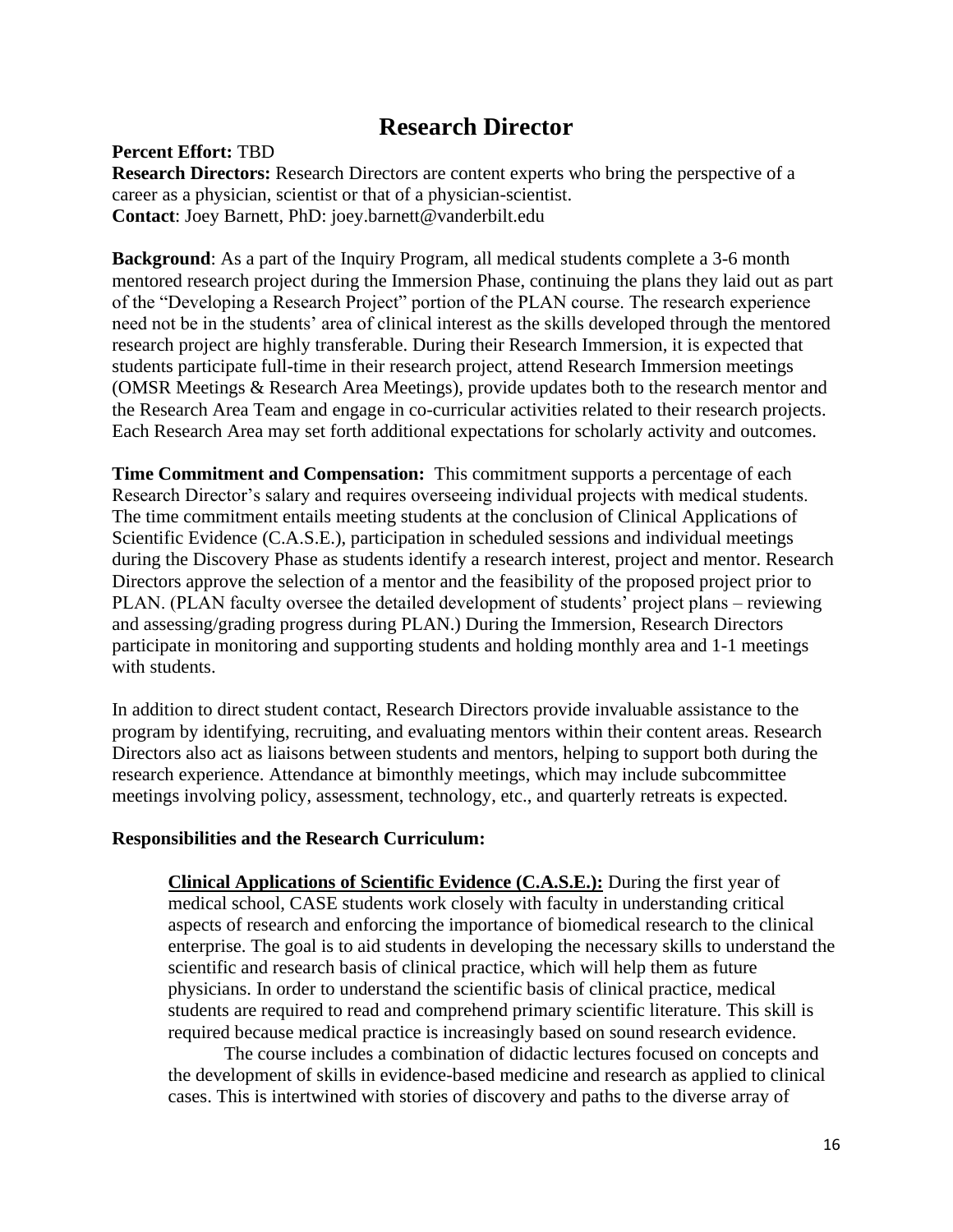research careers as told by faculty members, fellows, and senior medical students to help demonstrate the relevance and importance of research to physicians.

Research Directors are formally introduced to students at the conclusion of this course. This interaction is helpful in a number of ways including increasing student understanding of the upcoming research curriculum, identifying possible areas of research interest, and supporting inquiry and discovery for students as they continue medical training.

**Discovery:** During the second year of the medical school curriculum, students engage in a "Discovery" period. This is an exploratory year where students are introduced to several areas of research, informed of various research opportunities both at Vanderbilt University and abroad, research fellowships, dual degrees, and year-out programs. Additionally, these Discovery seminars help students identify a research area, mentor, and project to focus on during PLAN and the Research Immersion. (Students must have attended all Discovery sessions, identified a research area, mentor, project, and developed specific aims, which can be assessed for project feasibility prior to enrolling in PLAN.)

Research Directors are involved in advising students based upon their research interests and helping them to identify potential researchers and projects that align with those interests and support their career aspirations. During this phase, Research Directors are expected to be in contact with the Office of Medical Student Research to confirm that students have met the prerequisite requirements for PLAN: the identification of a suitable mentor and a feasible project. .

**PLAN**: Prior to beginning the PLAN course, students must have identified a research area, mentor, project, and developed specific aims, which are assessed for project feasibility and approved by Research Directors.

During PLAN, students are engaged in how to develop a research question, evaluate articles, understand statistical methodology used in various research, and develop scientific communication skills. Through a series of sessions, students engage actively in the process of developing their own research project that will be carried out during the Immersion Phase. This includes learning about all aspects of research as well as learning how to perform different elements of research studies. Students are then guided through the elements of a research study while they continue to progress in their preparation of a project plan. A viable, completed research plan must include: suitable for the timeframe for the work proposed by the student, access to the appropriate resources needed to complete the work, and effective mentoring by a dedicated faculty member.

These plans are be reviewed, critiqued, and evaluated by the students' respective Research Director at the conclusion of the PLAN course, prior to starting their Research Immersion experience, in order to ensure quality and feasibility for project execution during the Research Immersion. (PLAN faculty are responsible for overseeing the detailed development of students' project plans – reviewing and assessing/grading progress during PLAN. Research Directors are responsible for approving feasibility of the execution of the project plan.)

**The Research Immersion:** During the third and fourth years Research Directors are involved as one of a select group overseeing the research project component of the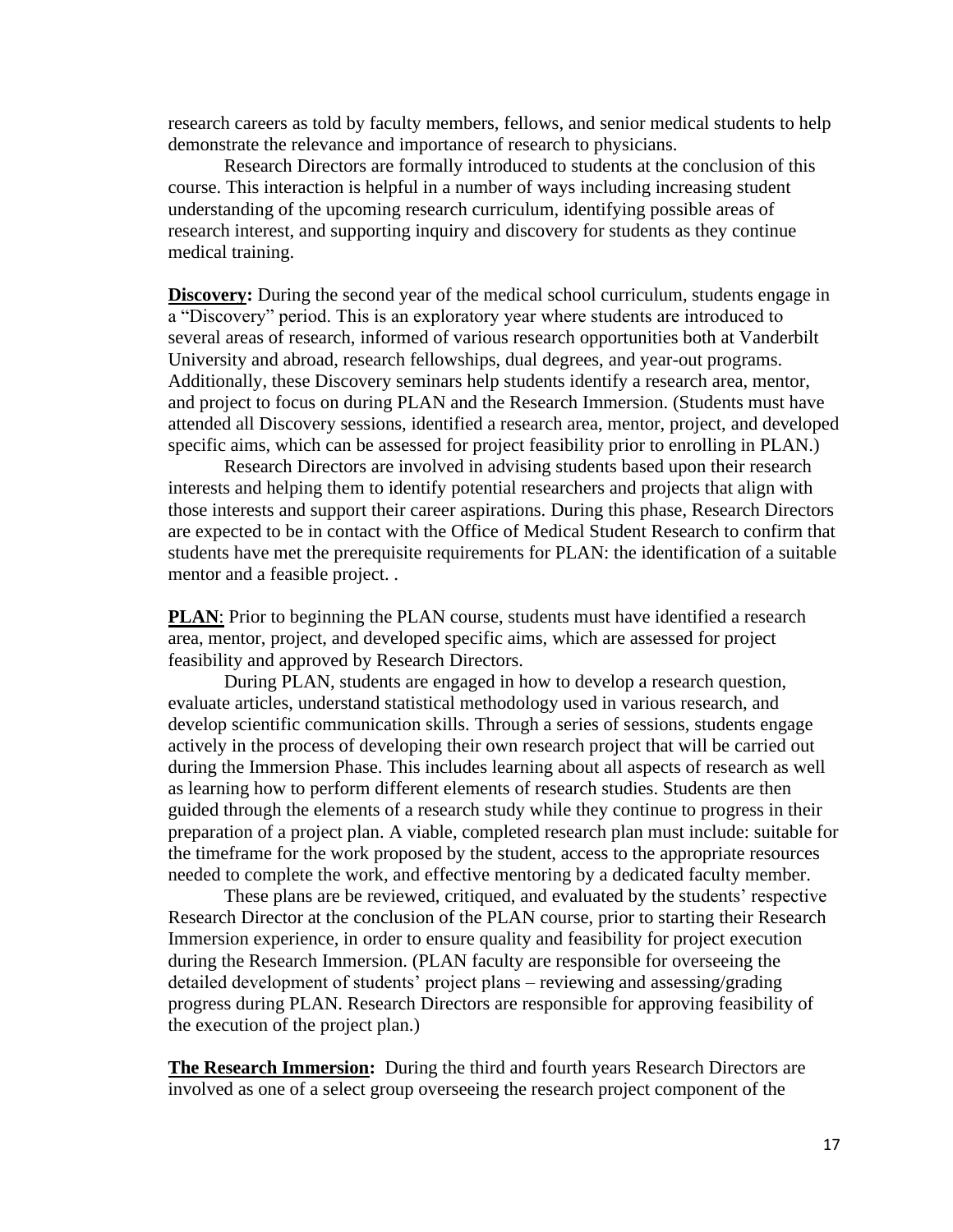Inquiry Program. During the Research Immersion, Research Directors are engaged with the student during monthly meetings and various related activities.

Research Directors are responsible for evaluating students' revised project plans, journals, research abstracts, poster/oral presentations and recommendation of honors/high pass/pass/fail for the Research Immersion course. It is expected that each Research Director be responsible for participating in various committees including the Research Immersion Committee for Honors (RICH), which helps to identify 'honors' for the Research Immersion.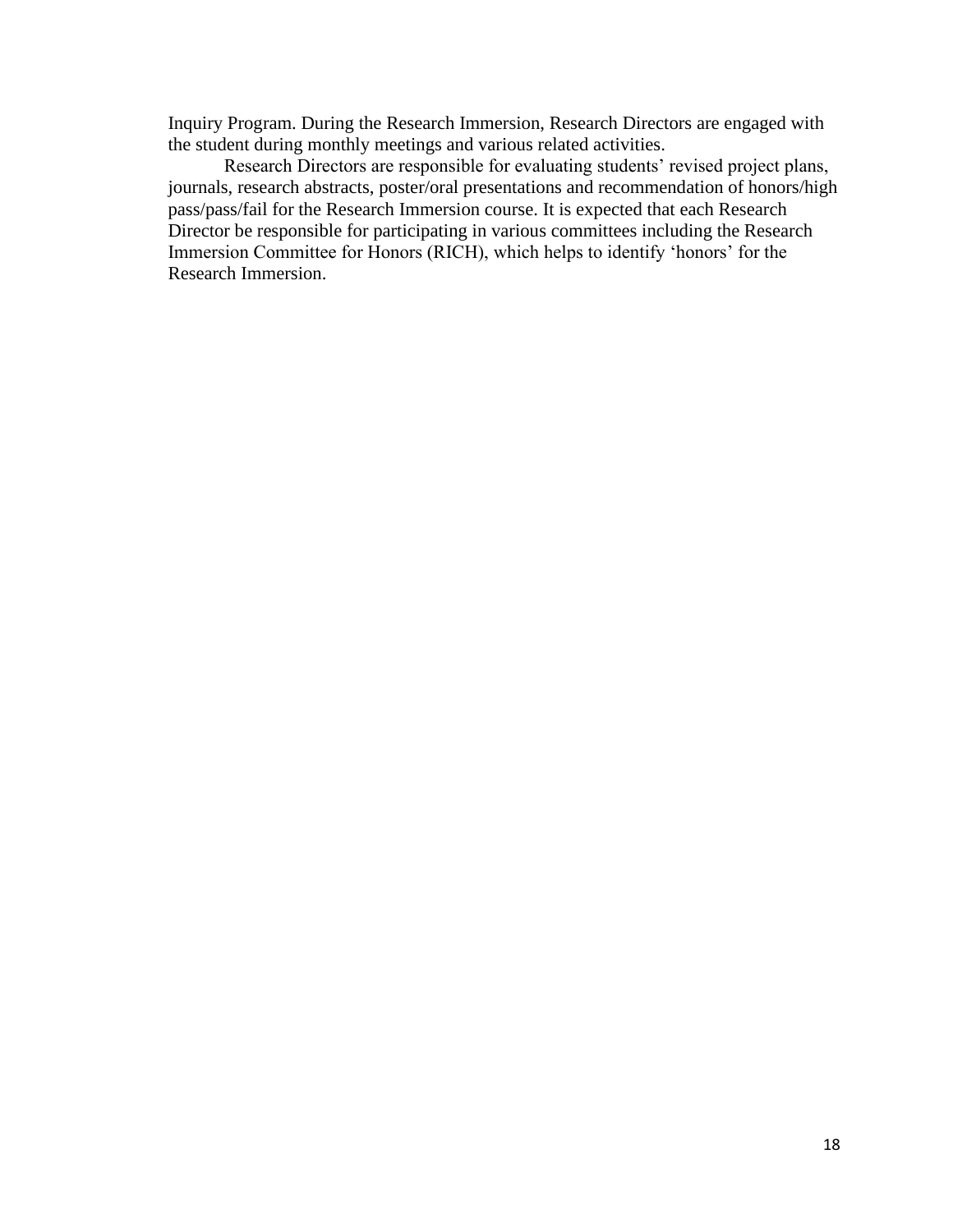## **Research Immersion Small Group Facilitator**

**Percent Effort:** none; volunteer

**When:** These one-hour sessions are typically held on Wednesdays from 3:00pm – 4:00pm in Eskind Biomedical Library and Learning Center. **Contact**: Joey Barnett, PhD: joey.barnett@vanderbilt.edu

Background/Description**:** During the Research Immersion, students are engaged in executing a mentored research experience over a three to six block time period. In addition to this full-time research experience, students engage in programming hosted by the Office of Medical Student Research. This programming includes skill-building sessions such as statistical analysis, grant writing, scientific writing, and journal clubs.

Prior to the journal club session, Small Group Facilitators select a peer-reviewed article of their choice. The Office then provides students the opportunity to identify which of the journal club sessions they would like to attend. During Journal Club sessions, Small Group Facilitators have the flexibility to dictate structure, but these sessions are typically informal in nature focused on discussion, not presentation or lectures, of the faculty-selected articles.

The benefits for faculty members are numerous including the opportunity to interact with budding investigators, exposure to a pool of students who can help promote your research opportunities to fellow medical students, and rich discussion related to investigation and discovery.

This course commitment entails:

- (1) Volunteering for at least one of the available journal club sessions
- (2) Selecting a peer-reviewed article and providing a pdf copy to the Office of Medical Student Research upon request
- (3) Preparing to lead an interactive, dynamic small group session discussion
- (4) Guiding small group journal session (each session is approximately one hour)
- (5) Providing a brief evaluation of student engagement (engaged, not engaged)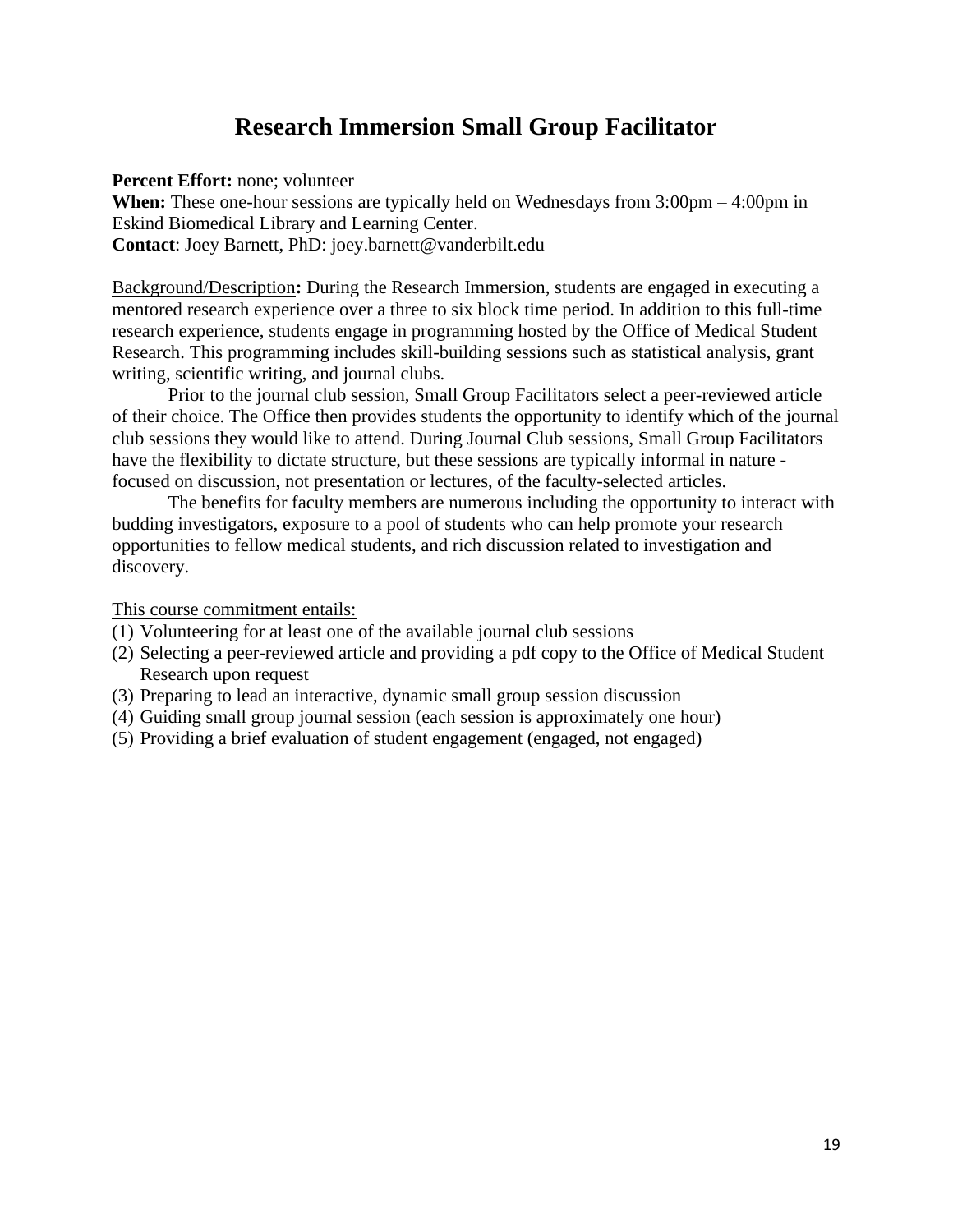# Pediatric Residency Program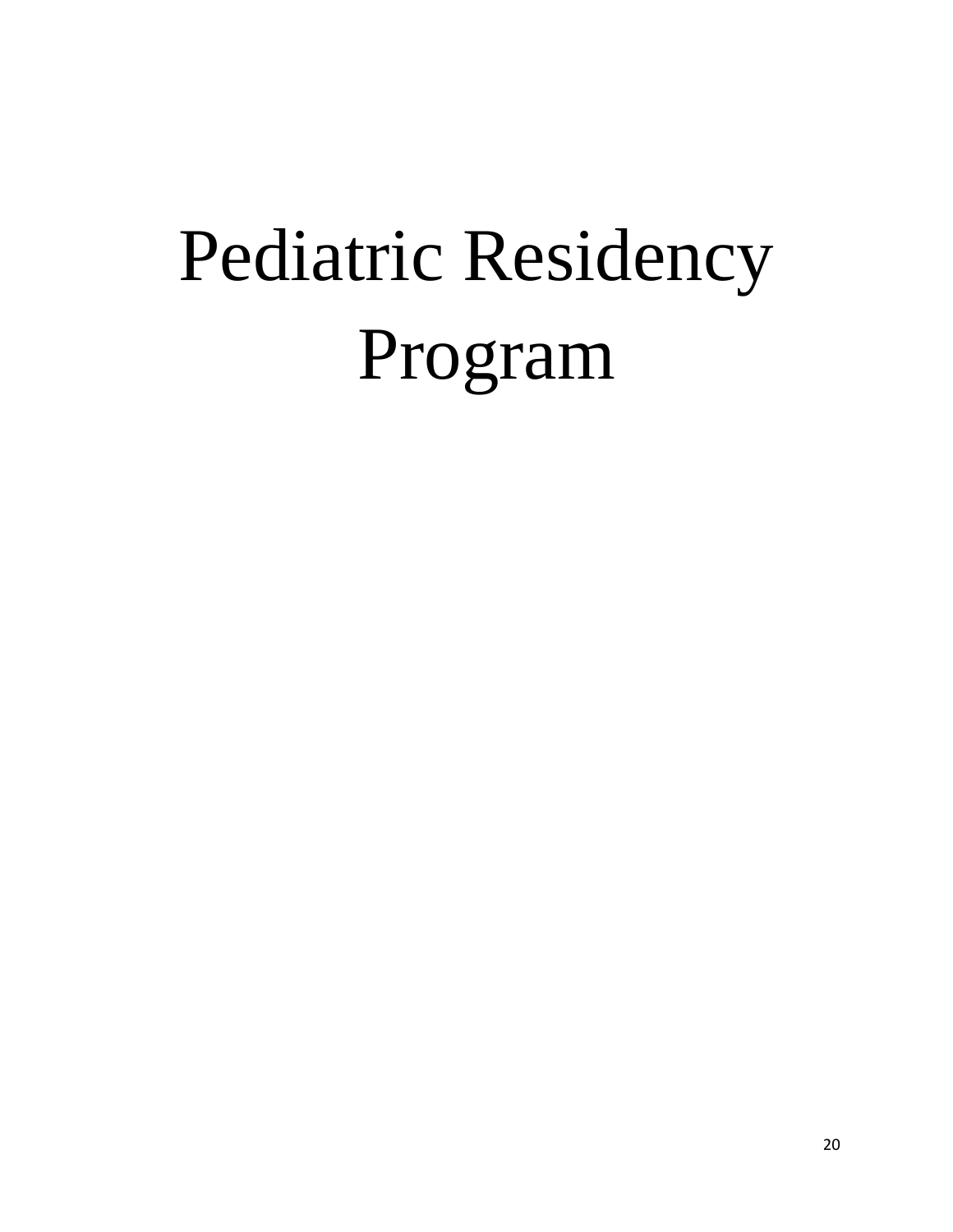## **Faculty Interviewer**

## **Pediatric Residency Recruitment**

**Contact**: Whitney Browning, whitney.browning@vumc.org

The Vanderbilt Pediatric Residency Program conducts recruitment on approximately 30 dates from mid-October-January on Mondays, Wednesdays, and Fridays. The faculty member interviews the residency applicant for 30 minutes in the time frame of 10:00 a.m.-noon. The faculty receives the ERAS application to review in advance and completes their evaluation / feedback via a RedCap link within two days of the interview to the residency program coordinator. Prior to the start of recruitment season, faculty interviewers receive a summary or "Fast Facts" about the residency program and a list of "Do's and Don'ts for Interviewing provided by the Residency Program Director. It is recommended that faculty participate at least annually in organized activity to increase competency in inclusion and diversity.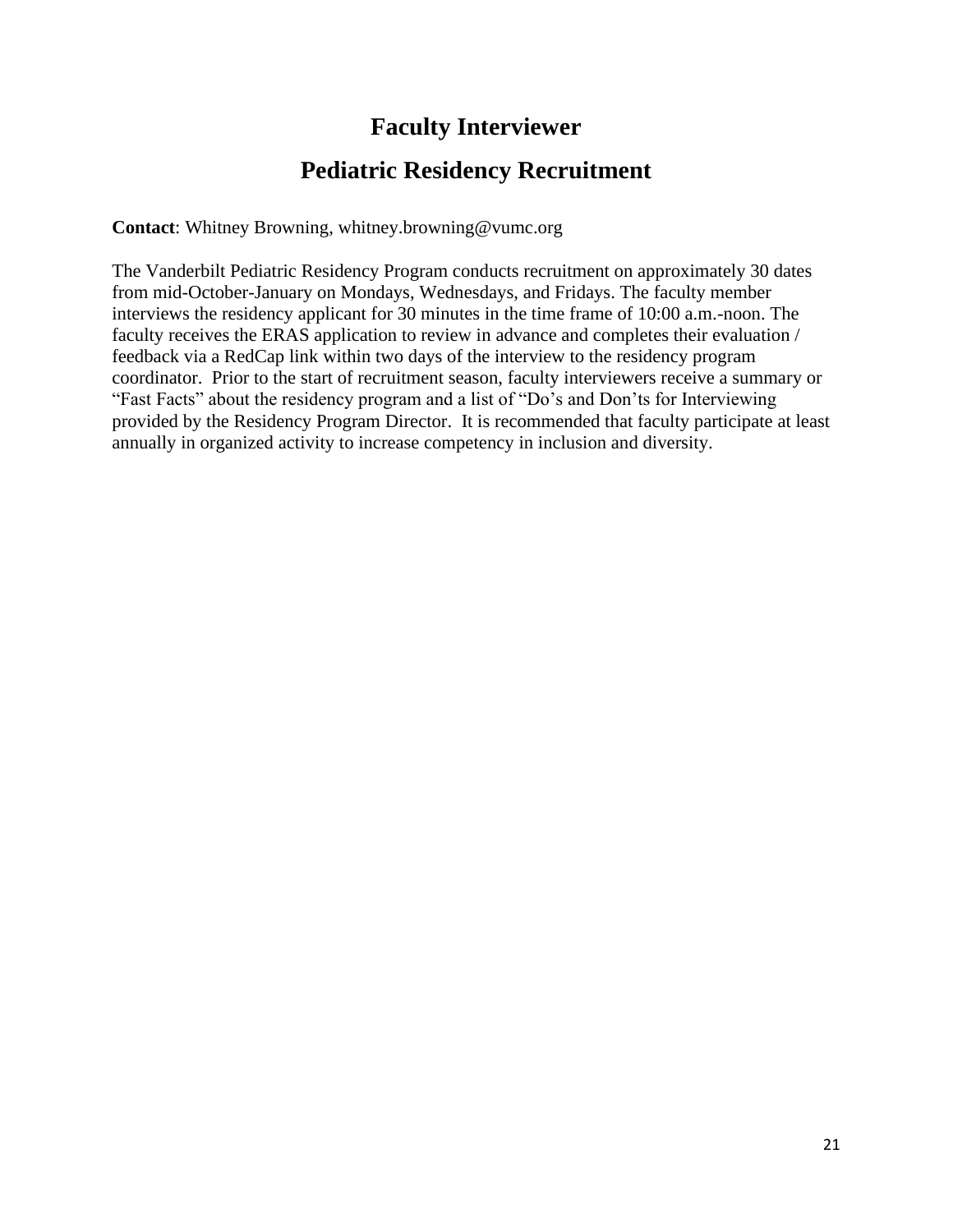## **Rotation Director**

## **Vanderbilt Pediatrics Residency Program**

#### **Contact:**

Rebecca Swan, MD: Rebecca.swan@vumc.org

Rotation Directors are responsible for overseeing the educational aspects of the core and elective resident rotations in the Department of Pediatrics.

Responsibilities include:

- Scheduling residents on their rotation
- Working with a resident rotation co-director to develop rotation curriculum and keep it updated on Spark Learn, our in-house electronic curriculum platform
- Assessing residents using the ACGME's milestone-based assessment and writing and/or collecting written comments about residents' performance on the rotation
- Working closely with residency leadership to identify concerns regarding resident performance and developing any necessary remediation plans.
- Attending regular meetings of the Core Faculty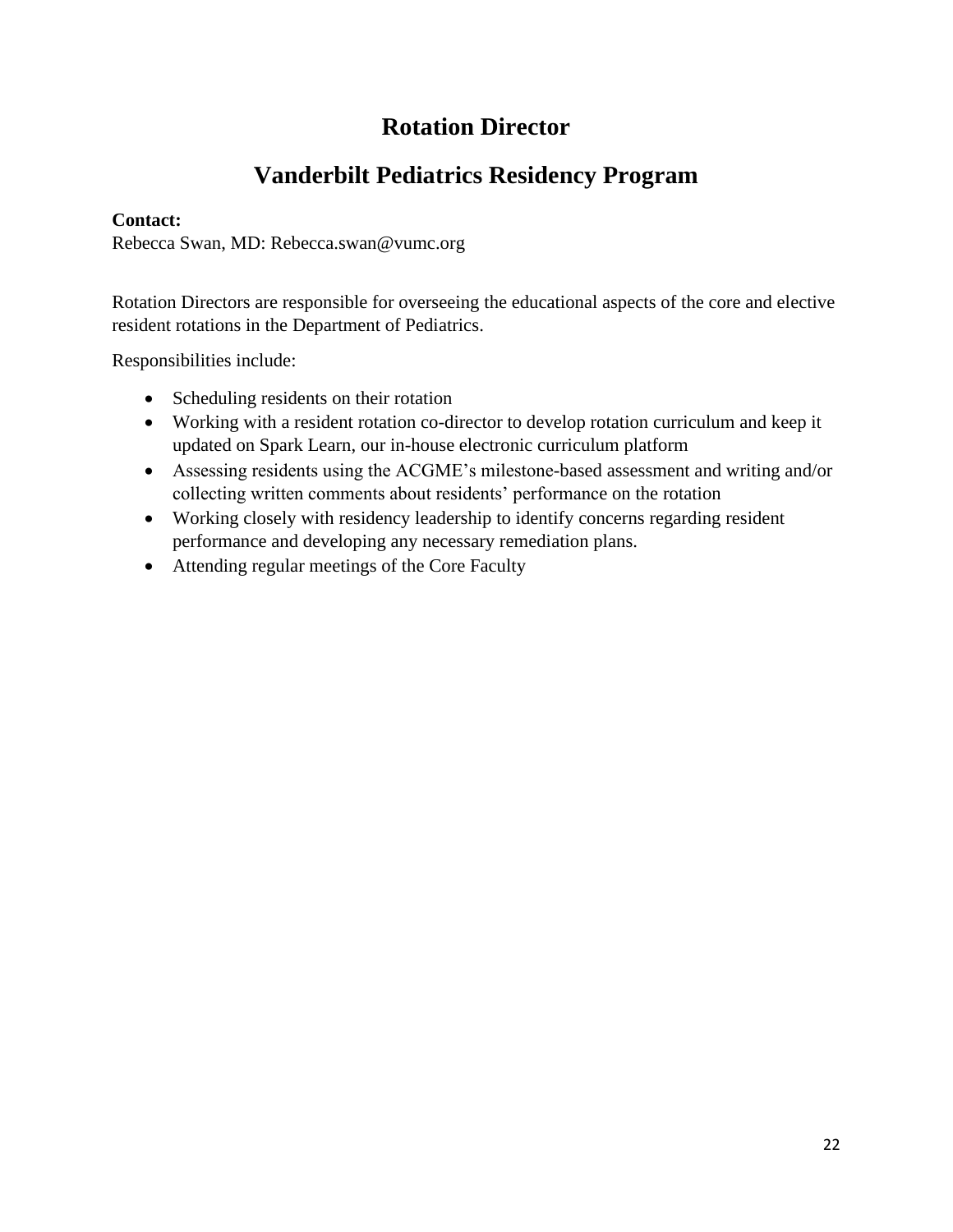## **Academic Community Leaders Vanderbilt Pediatrics Residency Program**

**Contact:** Rebecca Swan, MD: Rebecca.swan@vumc.org

The Pediatric Residency Program houses five Academic Communities, which are open to Peds and Med/Peds residents and fellows: Education, Global Health, Physician-Scientist, Quality Improvement, and Social Medicine and Advocacy.

Leaders of the Academic Communities design and organize the annual curriculum, which includes a final project related to the focus of the academy. The curriculum is then presented to the curriculum committee for approval. Leaders are also responsible for holding monthly meetings of the academic community and monitoring resident progress in the completion of the required curriculum. Leaders also provide direct supervision of third and fourth year residents' final research project or identify mentors to do so. They also provide feedback to the residents on their completion of their final poster and/or project. In their leadership roles, the AC leaders are encouraged to develop a life-long learning approach to inclusion and diversity to foster knowledge and skills in working with and mentoring learners from a diversity of backgrounds.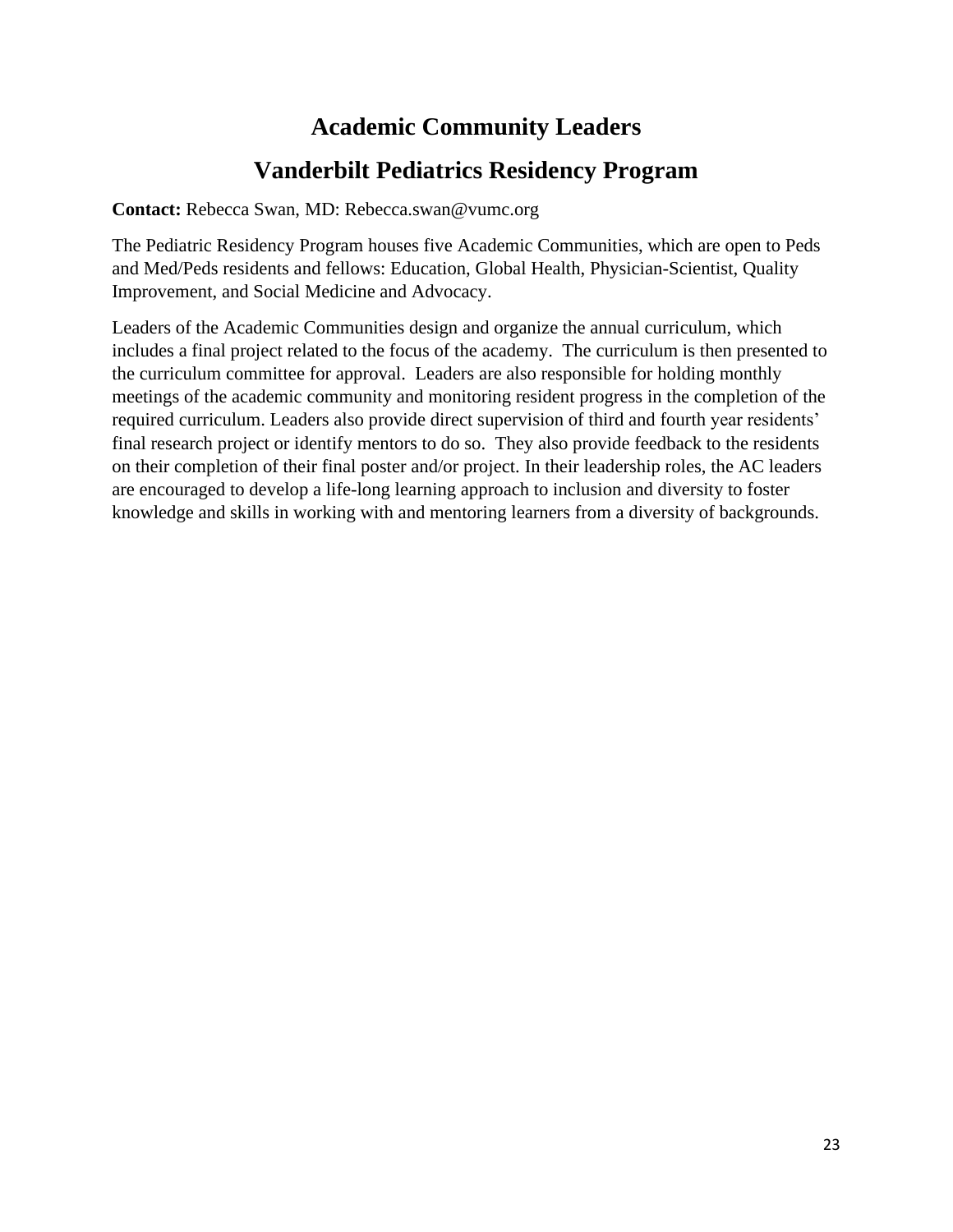## **Program Director Leadership**

## **Vanderbilt Pediatric Residency Program**

**Contact:** Rebecca Swan, MD: Rebecca.swan@vumc.org

#### **Program Director**

The program director has the main administrative responsibility for the program, including accreditation, human resource matters and legal issues; this includes chairing the Leadership Committee. Additionally, he/she is the lead for recruitment, including selection of interviewees, interviews with each candidate and running the ranking meetings. With the chief residents, he/she oversees Intern Orientation and conference scheduling. The program director serves as a professional mentor for the chief residents, meeting periodically with them to provide feedback and career guidance. The program director divides resident semi-annual evaluation responsibilities with the other PD's. The current program director also oversees Wellness, Global Health and Advocacy efforts out of personal interest.

The RRC requires 1.25 combined FTE of program director and associate/assistant PD, with the PD having minimum of 0.5 FTE.

#### **Associate Program Directors**

Associate program directors serve valuable roles in semi-annual evaluation meetings with residents as well as in recruitment (each doing a significant portion of interviews during the season). Additional responsibilities are divided between them based on interest/need:

Program Evaluation Committee, chair Clinical Competency Committee, chair Resident Scholarly Projects oversight Intern Mentor Program Q.I. Evidence Based Medicine Assessments and Evaluations

Current APD's have leadership in Residents-as-Teachers program and Procedure curriculum based on their interests.

#### **Assistant Program Directors**

These faculty were selected for their interested in resident education to serve in very specific roles. They each provide semi-annual evaluations for a cohort of interns this year. They participate in recruitment as well. Additionally, they assist the Associate Program Directors in at least one other function (i.e. EBM, CCC or Intern Mentoring).